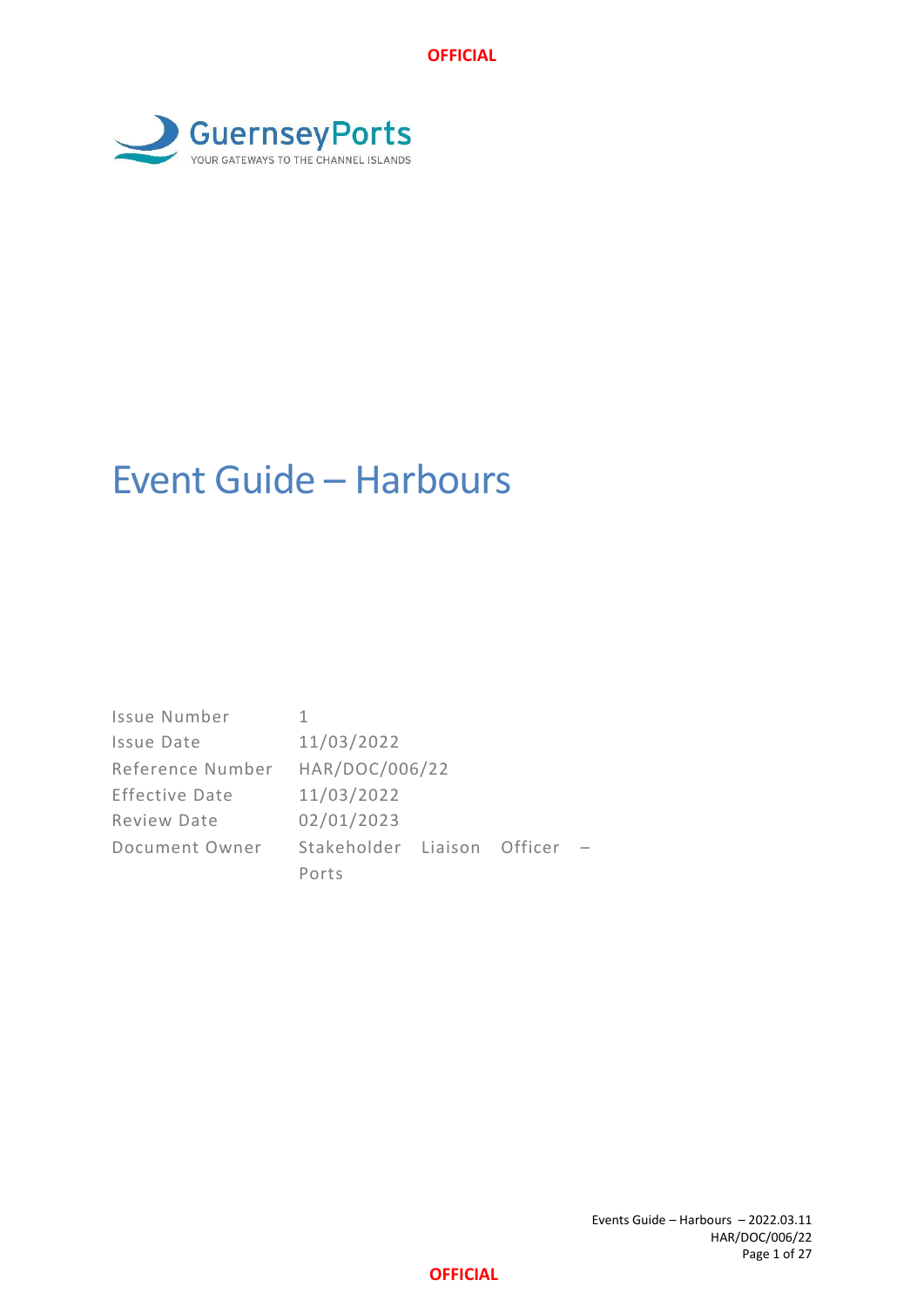## <span id="page-1-0"></span>**Contents**

| 2.12. Noise - Generators/Loudspeakers/Public Announcement Systems 14 |  |
|----------------------------------------------------------------------|--|
|                                                                      |  |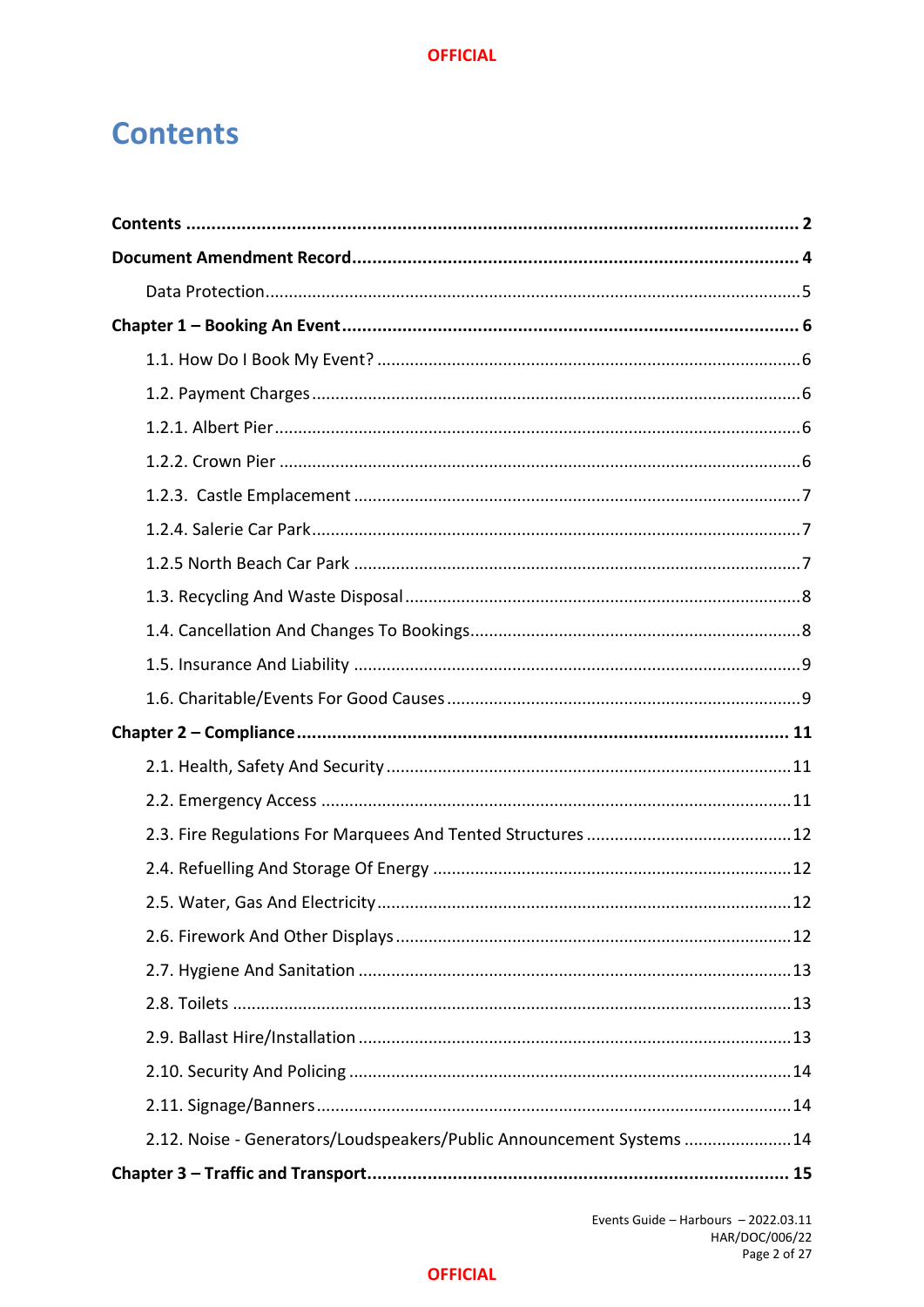| Chapter 4 – Use of Unmanned Aerial Systems (UAS) (Drones and Model Aircraft)  16 |  |
|----------------------------------------------------------------------------------|--|
|                                                                                  |  |
|                                                                                  |  |
|                                                                                  |  |
|                                                                                  |  |
|                                                                                  |  |
|                                                                                  |  |
|                                                                                  |  |
|                                                                                  |  |
|                                                                                  |  |
|                                                                                  |  |
|                                                                                  |  |
|                                                                                  |  |
|                                                                                  |  |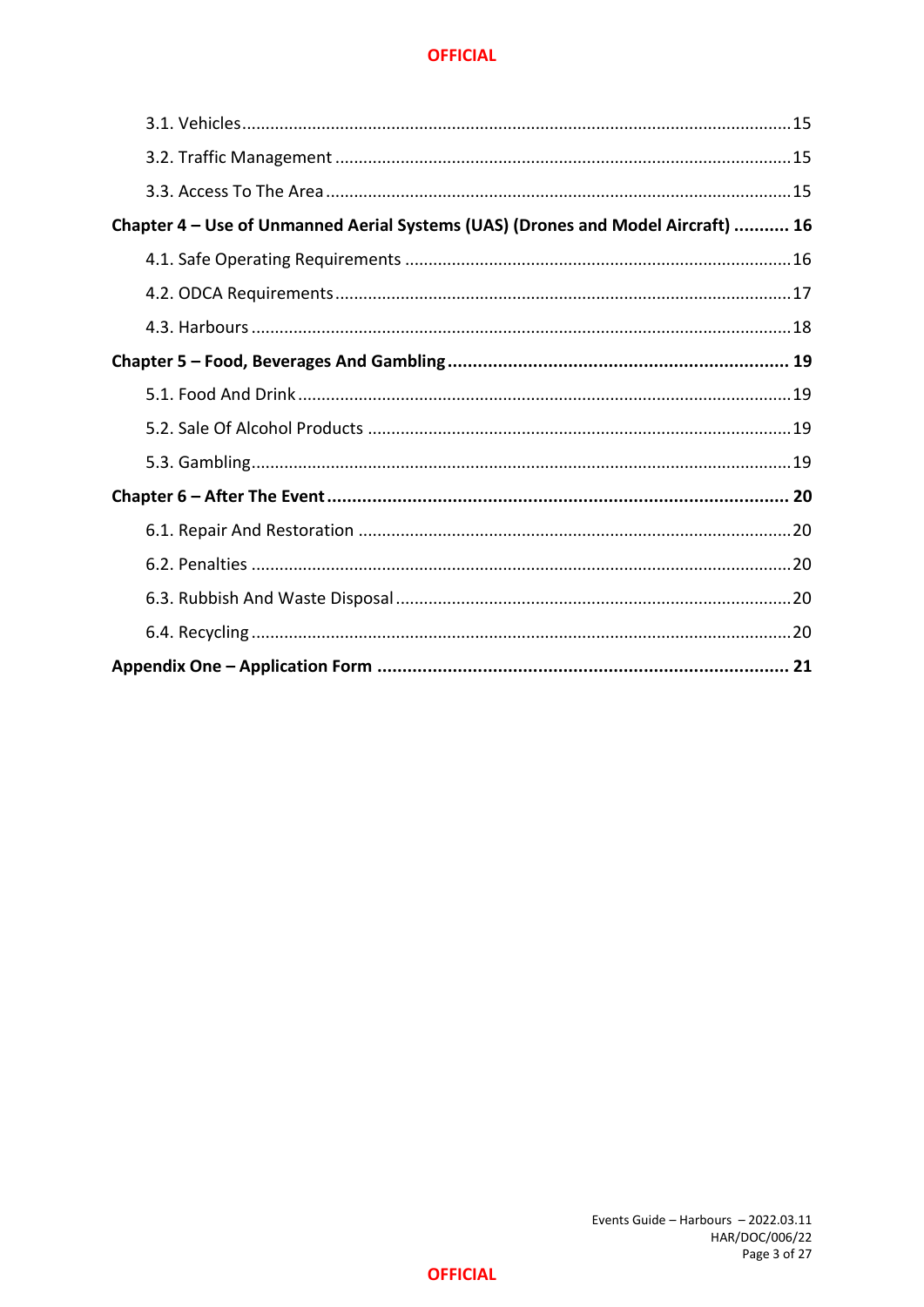## <span id="page-3-0"></span>**Document Amendment Record**

The following table records the complete history of the successive issues of the present document.

| <b>Issue</b><br><b>Number</b> | <b>Issue Date</b> | <b>Reason For Amendment</b> | Amendment<br><b>Requested By</b> | <b>Pages</b><br><b>Affected</b> |
|-------------------------------|-------------------|-----------------------------|----------------------------------|---------------------------------|
| $\mathbf 1$                   | 11/03/2022        | Initial issue               | N/A                              | N/A                             |
|                               |                   |                             |                                  |                                 |
|                               |                   |                             |                                  |                                 |
|                               |                   |                             |                                  |                                 |
|                               |                   |                             |                                  |                                 |
|                               |                   |                             |                                  |                                 |
|                               |                   |                             |                                  |                                 |
|                               |                   |                             |                                  |                                 |
|                               |                   |                             |                                  |                                 |

Events Guide – Harbours – 2022.03.11 HAR/DOC/006/22 Page 4 of 27

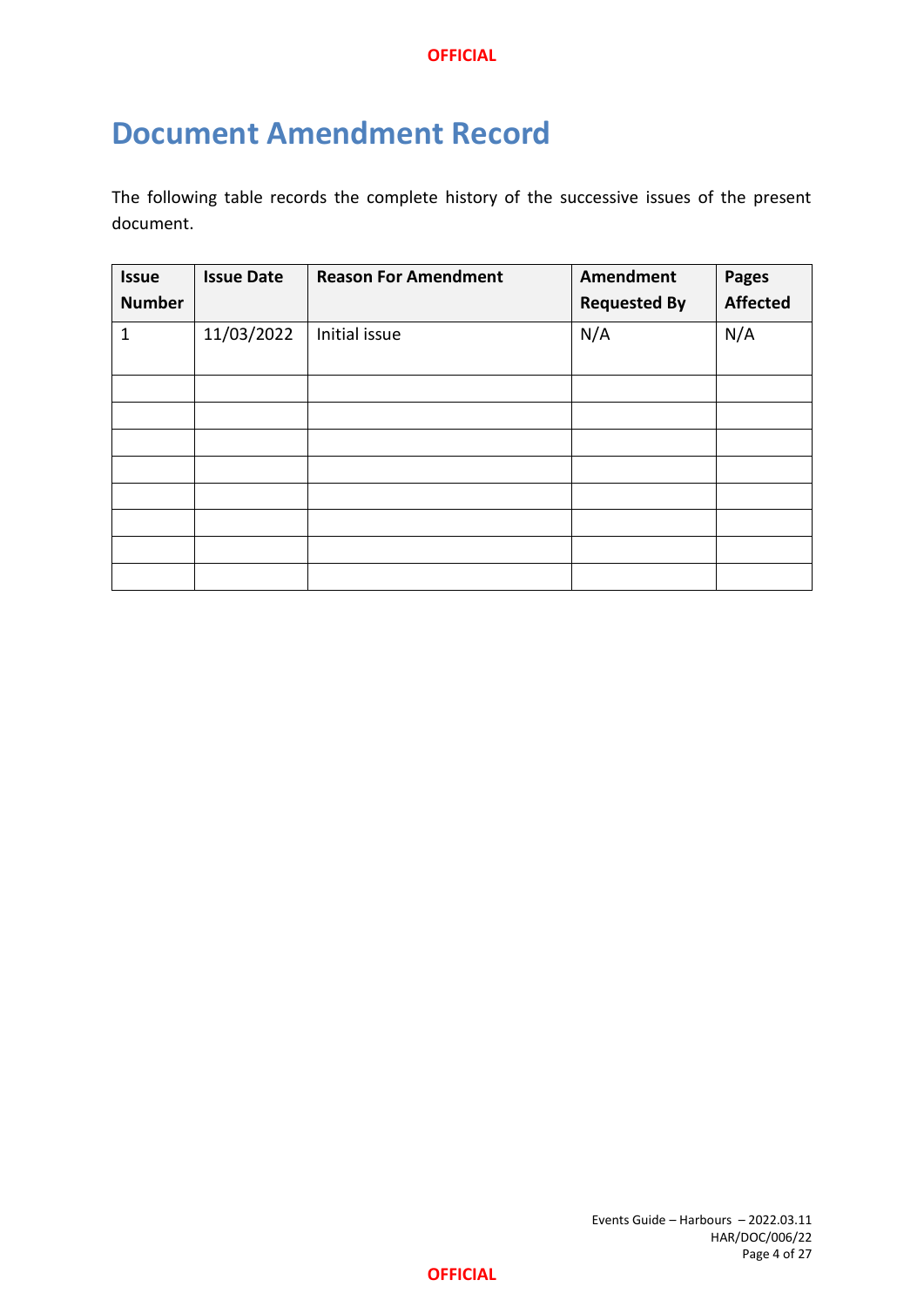## **Preface**

This guide provides information for event organisers who wish to book an event, and the standard terms and conditions applicable to the use of Guernsey Ports' Harbour estates for shows, fêtes, and other purposes at St Peter Port or St Sampson's Harbour .

A number of third-party website links, and legalisation are referenced in this document, Guernsey Ports takes no responsibility regarding the accuracy of third-party content. Legislation, policy advice and guidance covering events can change at any time. This document will be reviewed and updated periodically as part of the Guernsey Ports quality assurance programme.

This guide becomes uncontrolled if printed or stored on a third-party device.

## <span id="page-4-0"></span>**Data Protection**

The personal information you provide on paper or electronic forms is required if you wish to book an event on Guernsey Ports' Harbour estate. By providing an email, postal address and telephone number, you are consenting to the relevant party contacting you, via your preferred method, for these purposes. By providing the information, you are consenting to the controller processing and storing the information provided through this gateway. This personal data will be processed in accordance with the Data Protection (Bailiwick of Guernsey) Law, 2017. To see our privacy policy and how we look after your data please visit our website<sup>1</sup>. If you do not have access to the internet, please contact us and a paper copy will be provided.

<sup>1</sup> <http://www.harbours.gg/Privacy>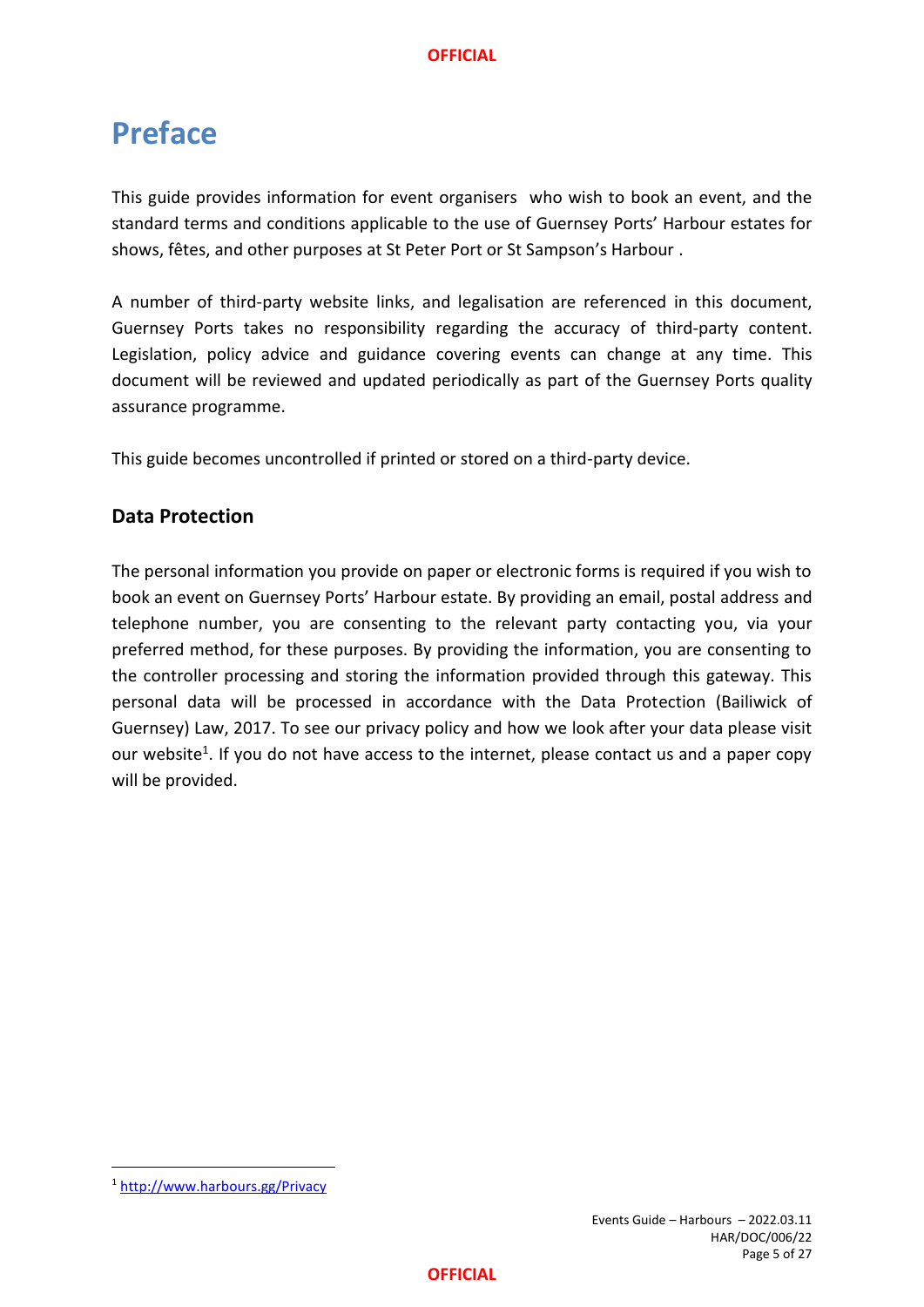## <span id="page-5-0"></span>**Chapter 1 – Booking An Event**

## <span id="page-5-1"></span>**1.1. How Do I Book My Event?**

Guernsey Ports can reserve areas of its estate for various events during a calendar year. Provisional bookings may be made up to 12 months in advance of the event-taking place. This means that Guernsey Ports may reserve the area exclusively for your use on a certain day. You will need to confirm your booking as soon as possible, by returning the **Use of Harbours Premises Form** either by post or by e-mail, together with any other required documentation e.g. insurance certificates.

Guernsey Ports P.O. Box 631 St Julians Emplacement St Peter Port Guernsey GY1 3DL

E-mail: [guernsey.harbour@gov.gg](mailto:guernsey.harbour@gov.gg)

## <span id="page-5-2"></span>**1.2. Payment Charges**

Guernsey Ports' tariff of charges for bookings is set out below. Charges for use of areas on Harbours' estate or part thereof are detailed below

## <span id="page-5-3"></span>**1.2.1. Albert Pier<sup>2</sup>**

- Whole Pier, or part thereof £461 per day.
- Red Light Arm £224 per day.

### <span id="page-5-4"></span>**1.2.2. Crown Pier**

- Whole Pier, or part thereof £461 per day.
- Hammerhead £224 per day.
- Careening Hard Arm £224 per day.

<sup>&</sup>lt;sup>2</sup> Available only from October to March due to the cruise ship season.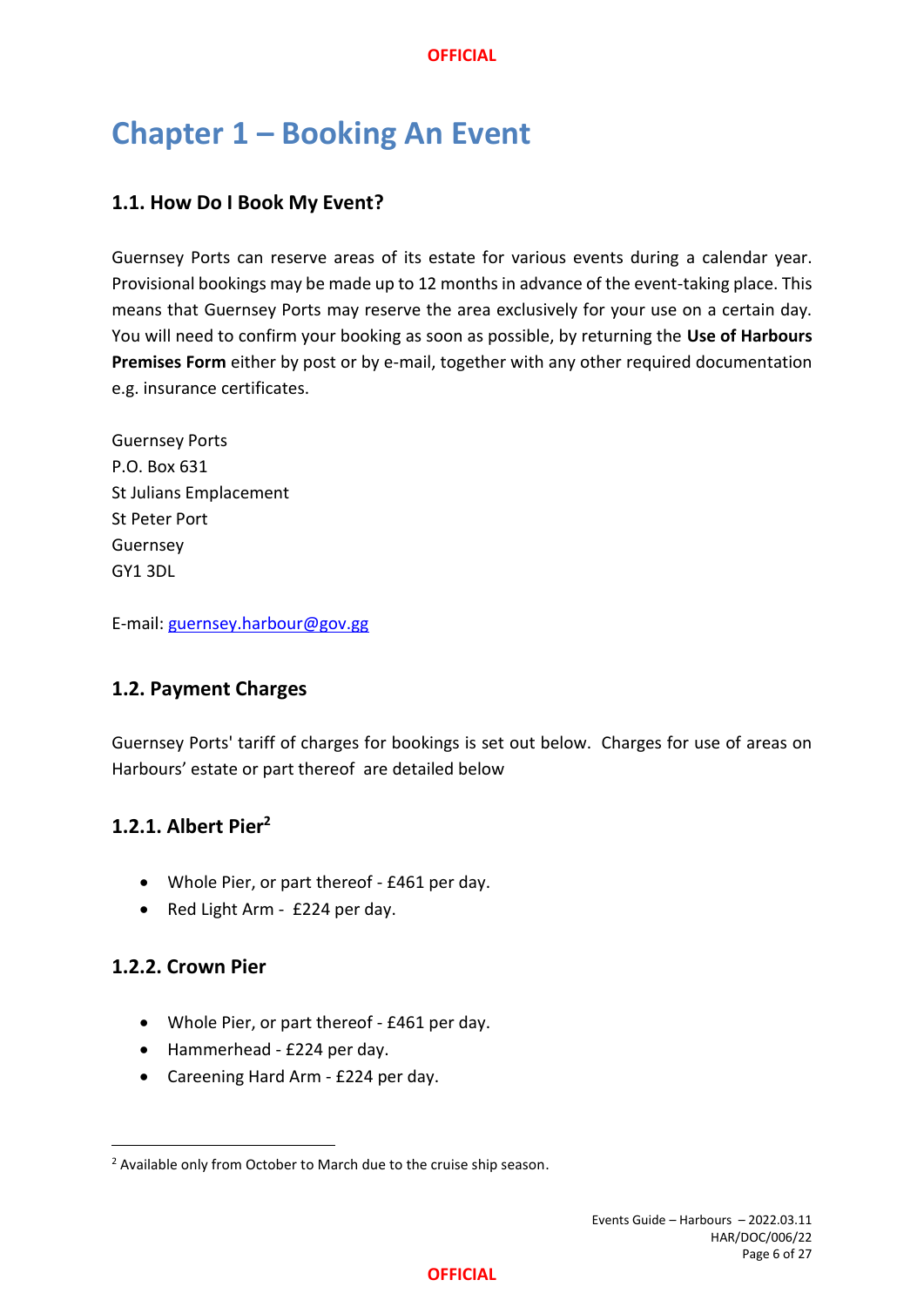## <span id="page-6-0"></span>**1.2.3. Castle Emplacement**

- Castle Breakwater £224 per day
- Public parking area £224 per day
- Grassed area £224 per day

### <span id="page-6-1"></span>**1.2.4. Salerie Car Park**

- Up to 1/3 £224 per day
- Up to 2/3 £404 per day
- Whole Car Park £528 per day

## <span id="page-6-2"></span>**1.2.5 North Beach Car Park**

- Up to 1/3 £224 per day
- Up to 2/3 £404 per day
- Whole Car Park £528 per day

Guernsey Ports reserves the right to charge additional sums dependent on the size of the area used.

An invoice for the use of the desired area will be sent to the organisers shortly after the event.

Additional charges will apply if the area in question has not been:

- Completely cleared of all equipment, recycling and waste.
- Left the site in a satisfactory condition, section  $6.1<sup>3</sup>$  of this guide.

<sup>&</sup>lt;sup>3</sup> See page 21.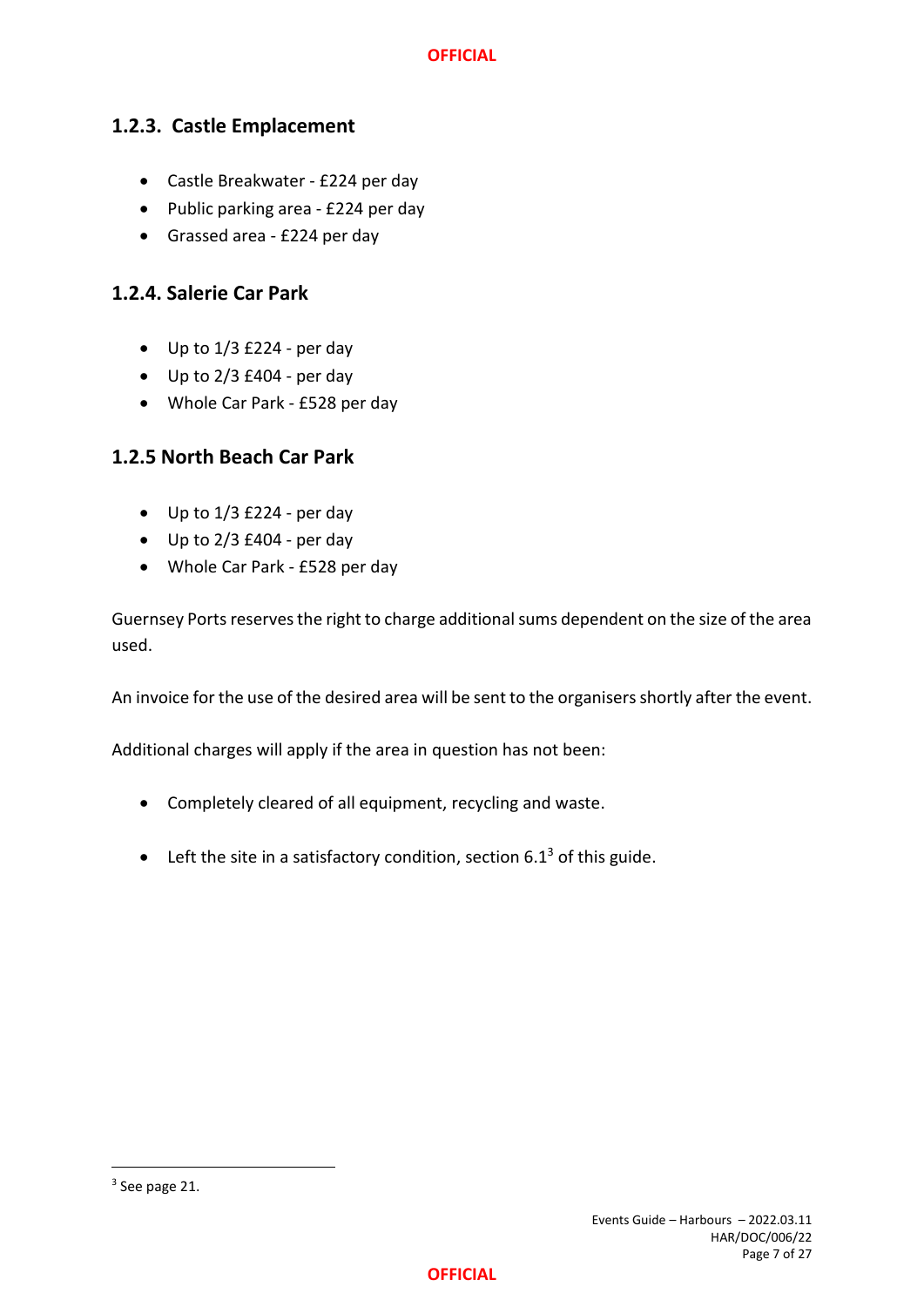### <span id="page-7-0"></span>**1.3. Recycling And Waste Disposal**

Provision of recycling and waste disposal facilities is compulsory. Recycling facilities are available from our contractor States Works<sup>4</sup> and the charges are non-negotiable. Weekend delivery/collection will incur higher charges compared to weekday delivery and collections.

**It is the organiser's responsibility to ensure that the correct recycling facilities have been provided.** Recycling and waste disposal facilities outside of those listed above should be obtained from a licenced waste contractor.

**No recyclable or waste items are to be deposited on the Guernsey Ports estate after the event. Charges will be incurred and passed on to the organiser should Guernsey Ports have to clear such items.**

The size of area and amount of persons attending event will dictate the amount of bins required, i.e. use of a third of the area: up to eight bins, 2/3: 10 bins, the whole pier/car park: 20 bins. Event organisers are responsible for positioning recycling bins in areas that are both accessible and visible to the public.

Details of alternative recycling and waste disposal arrangements should be provided on the booking form including quantity and type of recyclable waste, specific details of recycling provisions and disposal plans for collected recyclable waste. Failure to act in accordance with stated waste and recycling policies may result in a penalty payment.

### <span id="page-7-1"></span>**1.4. Cancellation And Changes To Bookings**

Guernsey Ports reserves the right to cancel or change the date of bookings. In deciding whether to grant an application Guernsey Ports shall take into account all of the matters including:

- The nature of the event and impact on the area and neighbours.
- Duration and timing of the event and impact on the area and neighbours.
- Date of the event and impact on other events.

<sup>4</sup> Event organisers should email [steven.lemessurier@swd.gov.gg](mailto:steven.lemessurier@swd.gov.gg) or [simon.lewis@swd.gov.gg](mailto:simon.lewis@swd.gov.gg) or call 01481 226263 to organise waste disposal and recycling facilities for events.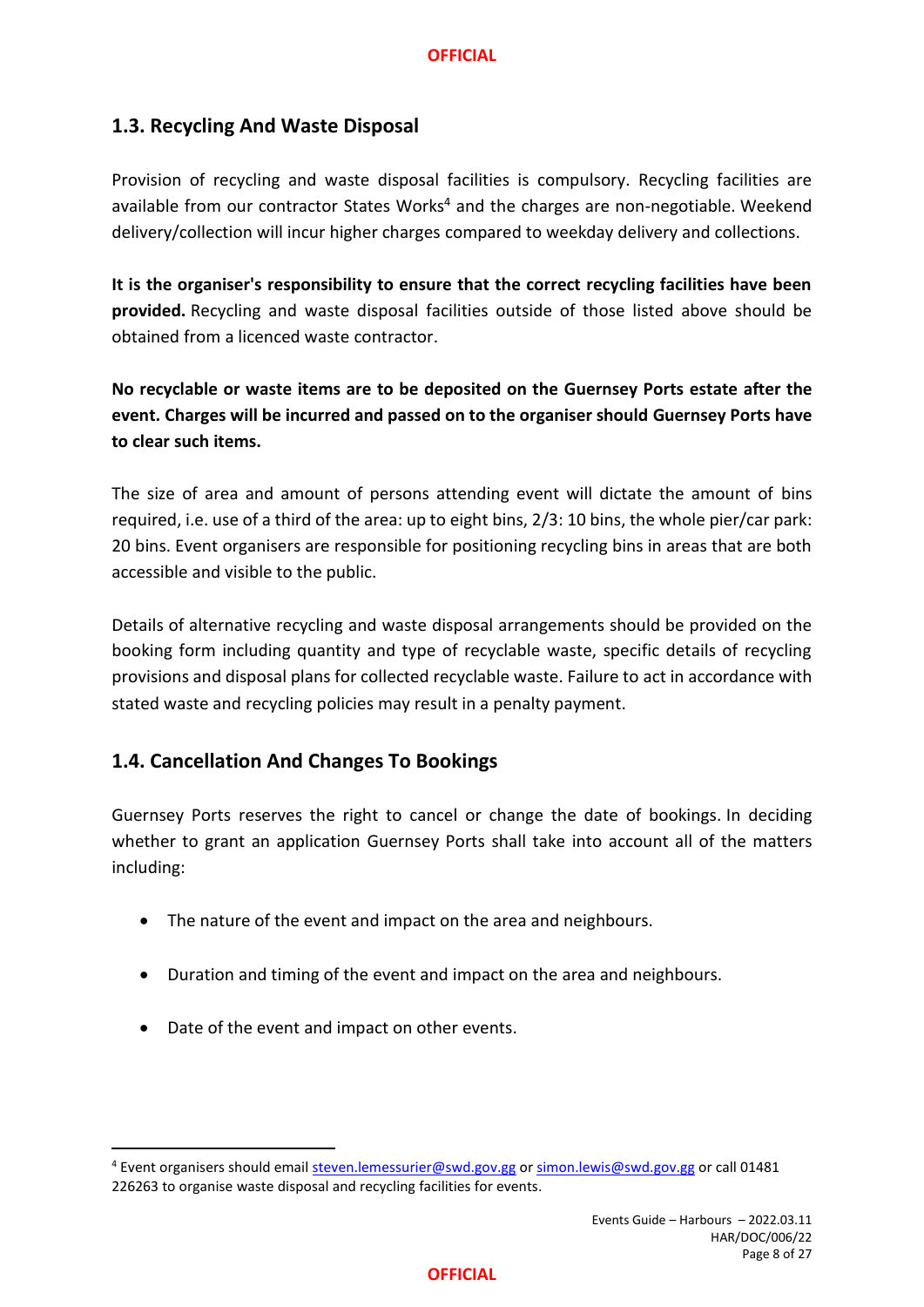- Arrangements in respect of hygiene and sanitation, safety and first aid provision, waste removal, gambling, sale of alcohol, noise control, crowd and security control measures, and reinstatement of the area.
- Previous experience of the event organisers in holding events of a similar scale and complexity.
- Provision of adequate recycling and waste disposal facilities.

## <span id="page-8-0"></span>**1.5. Insurance And Liability**

Organisations must undertake to indemnify the States of Guernsey, its servants, agents, or officers, against **all** claims by any person or persons in respect of personal injury or damage to property caused directly or indirectly through their use of harbour premises.

Furthermore, such organisations must undertake that they will make against the States of Guernsey or against any other person or persons no claim of any kind in respect of personal injury to them in this connection. The cost of making good any damage to plant or property owned by the States of Guernsey for which they are legally liable will be borne by them.

**Organisations must provide evidence that their public liability insurance covers a limit of indemnity of at least five million pounds, on any one incident, and has been arranged in their name to cover the period of their usage and that an indemnity to the States of Guernsey is included within such cover.**

## <span id="page-8-1"></span>**1.6. Charitable/Events For Good Causes**

Guernsey Ports may not charge for **hire only** where it is satisfied the event is being held wholly for charitable purposes. For not-for-profit events, Guernsey Ports may accept a reduced rate of £224 per day where:

- The organisation responsible is a non-profit making organisation which is registered with the Guernsey Registry as a charity and/or applicable charity regulator for England and Wales, Scotland or Northern Ireland.
- The event is not being held for commercial reasons and no commercial profit whatsoever is being made from the event.
- It is satisfied the event is of social benefit to St Peter Port, St Sampson's or Guernsey generally.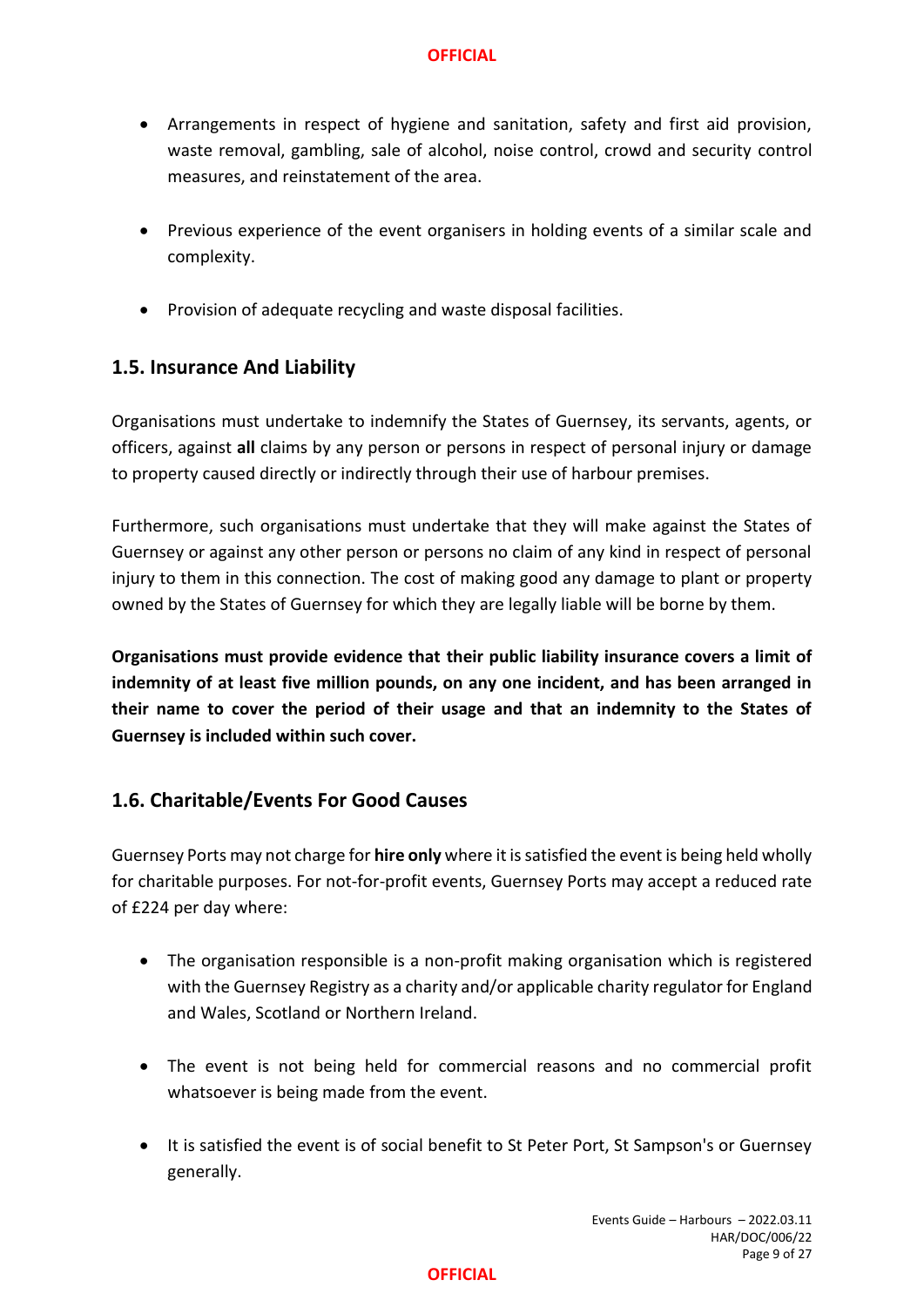In all other circumstances and in particular where there is any commercial gain resulting to any company or individual because of an event, no waiver or discount will be available.

**Reduced rates do not apply to recycling charges, these are subject to periodic review.**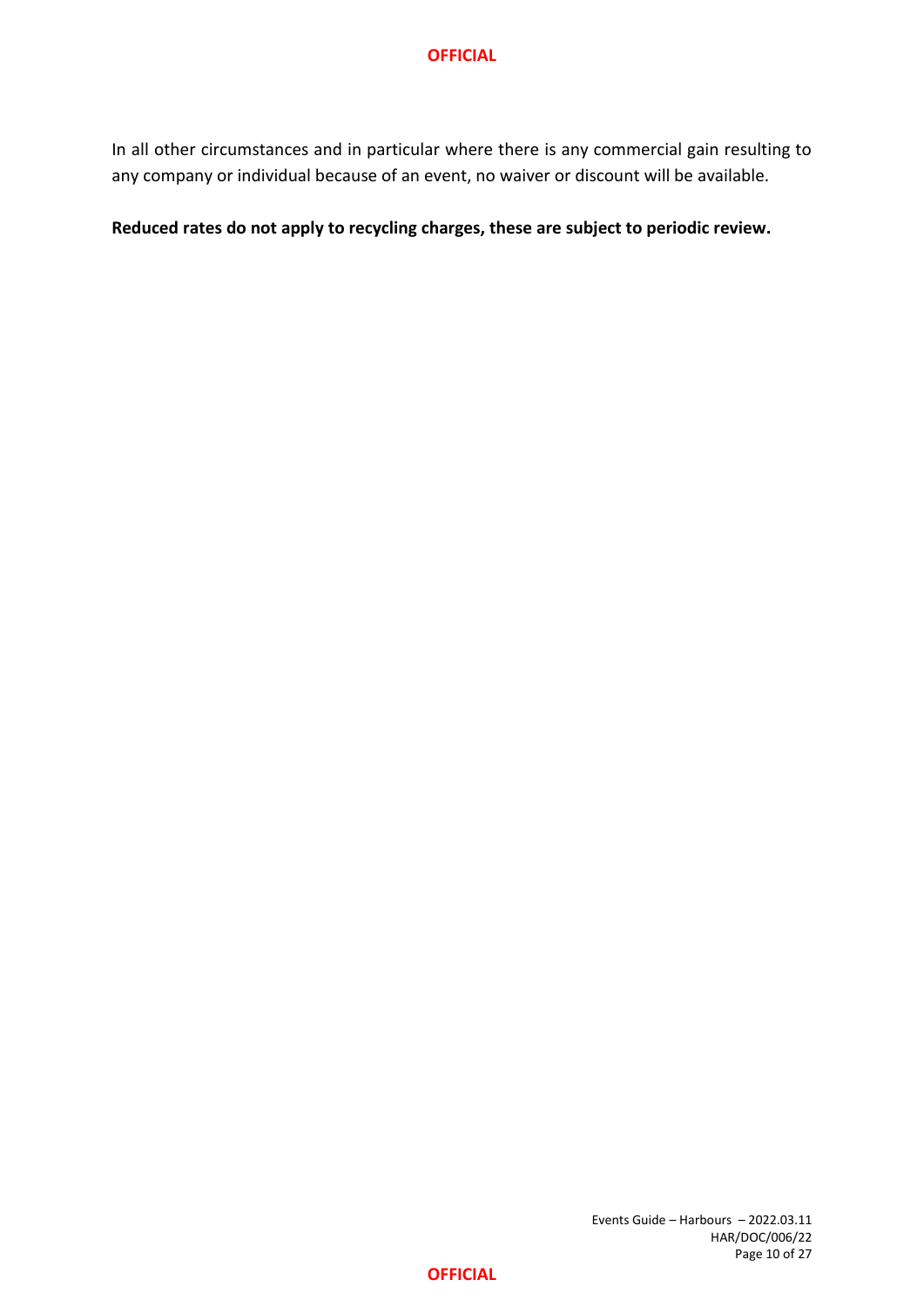## <span id="page-10-0"></span>**Chapter 2 – Compliance**

## <span id="page-10-1"></span>**2.1. Health, Safety And Security**

Event organisers have a duty of care that reasonable and practicable measures have been taken to ensure the health, safety and security of the public, officials, entertainers, stallholders, volunteers, contractors, and employees whilst they are on site during both the event and the setting up/dismantling stages. Event organisers must meet the requirements of legislation<sup>5</sup> in force at the time of the event, together with any other applicable local legislation in force.

A risk assessment of how others may be affected by your activities and how you will mitigate against any identified risk(s) must also be provided. Event organisers should visit the Health and Safety Executive's website [www.gov.gg/eventsafety](http://www.gov.gg/eventsafety) **before** completing and submitting an Event Management Plan and risk assessment as it provides a comprehensive range of useful information and examples to assist event organisers. Further information or clarification on event safety can also be obtained by contacting the Health and Safety Executive<sup>6</sup>.

**If no applicable risk assessments are included, Guernsey Ports will refuse an application until such documents are produced.** 

### <span id="page-10-2"></span>**2.2. Emergency Access**

<span id="page-10-3"></span>In the interests of safety and security, organisers are advised to ensure public highways (e.g. roadways and paths) can be cleared quickly in the event of emergency services requiring rapid access to an area of Guernsey Ports' estate. In the case of major events, the utilisation of handheld radios, which are not dependent on mobile phone telecom networks by officials at strategic points is strongly advised. There is to be strictly no parking or obstruction caused on the main access roads to the buildings.

<sup>&</sup>lt;sup>5</sup> [Guernsey Health and Safety at Work Ordinance, 1987 \(as amended\)](http://www.guernseylegalresources.gg/CHttpHandler.ashx?id=68125&p=0)

<sup>6</sup> <https://www.gov.gg/article/154282/Contact-Us---Health--Safety-Executive>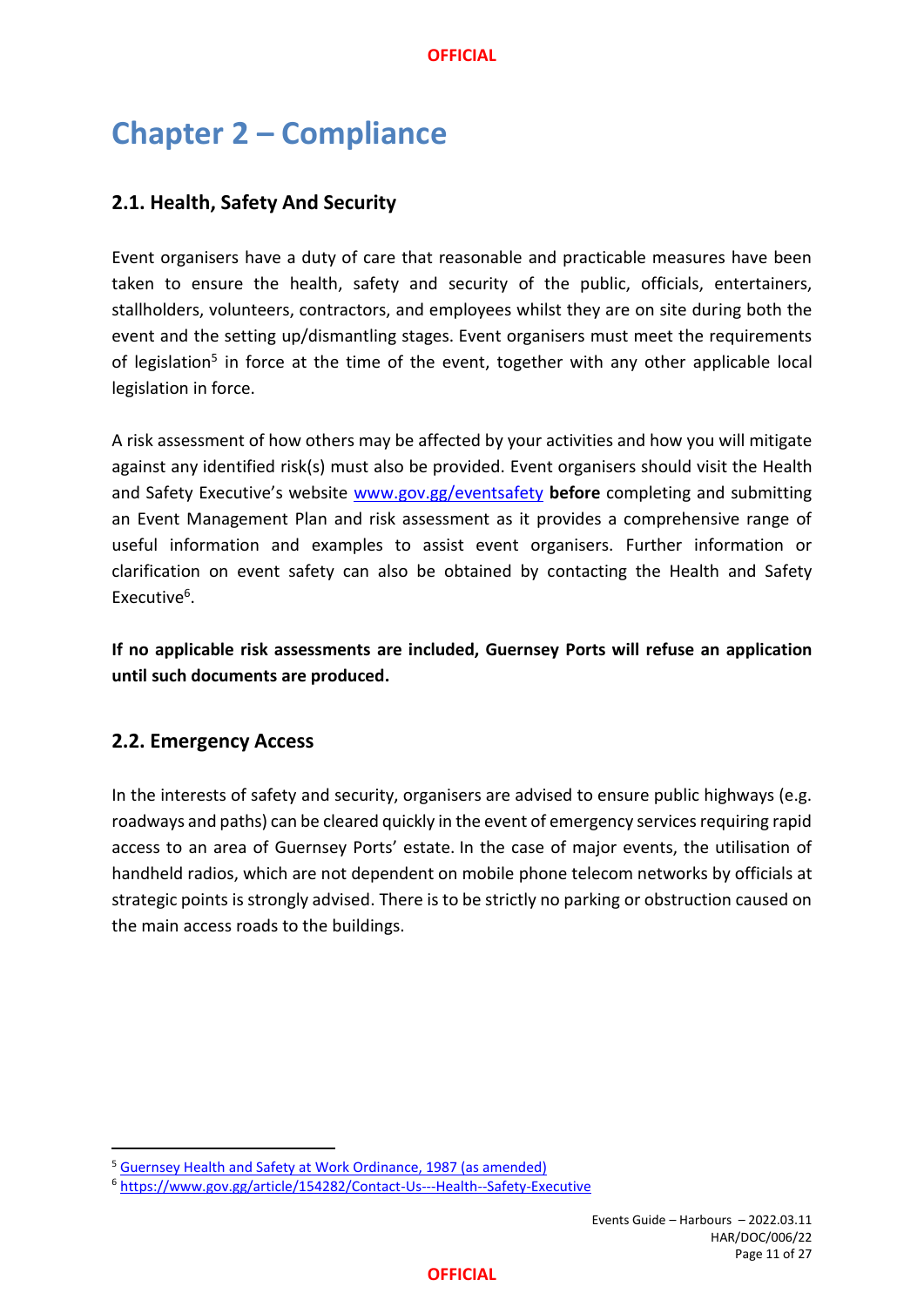## **2.3. Fire Regulations For Marquees And Tented Structures**

Organisers must ensure that they comply with the requirements of legislation in this area. You must ensure all marquees and tents, **which will hold 100 people, or more** are registered with the Guernsey Fire and Rescue Service. The relevant form can be downloaded from the States of Guernsey's website<sup>7</sup>.

## <span id="page-11-0"></span>**2.4. Refuelling And Storage Of Energy**

Storage of fuel and refuelling of generators including renewable energy generation and battery systems, etc. must comply with the relevant legislation which is enforced by the States of Guernsey's Health and Safety Executive.

## <span id="page-11-1"></span>**2.5. Water, Gas And Electricity**

Permission must be sought from Guernsey Ports before arrangements can be made to draw water off the mains supply. Please state in your application if you require mains water. Event organisers are not allowed to connect to any mains supplies on the estate without Guernsey Ports' permission.

### <span id="page-11-2"></span>**2.6. Firework And Other Displays**

Individuals or organisations wishing to direct light sources, pyrotechnics or fireworks into the air from permitted locations are to do so in a safe and sensible manner, as mandated by The Air Navigation (Bailiwick of Guernsey) law 2012<sup>8</sup>. The Office of the Director of Civil Aviation (ODCA) 9 is responsible for policy regarding light displays, permanent laser sites, other light source installations, and their effects on aviation.

**If you are planning an event which involves the release of fireworks and other displays outlined above, a separate risk assessment document for the proposed display is required as part of your event application. Without this assessment, permission will not be granted until one has been produced to the satisfaction of Guernsey Ports.**

<sup>7</sup> <https://gov.gg/CHttpHandler.ashx?id=96046&p=0>

<sup>8</sup> <https://www.guernseylegalresources.gg/CHttpHandler.ashx?id=84827&p=0>

<sup>9</sup> <https://cidca.aero/>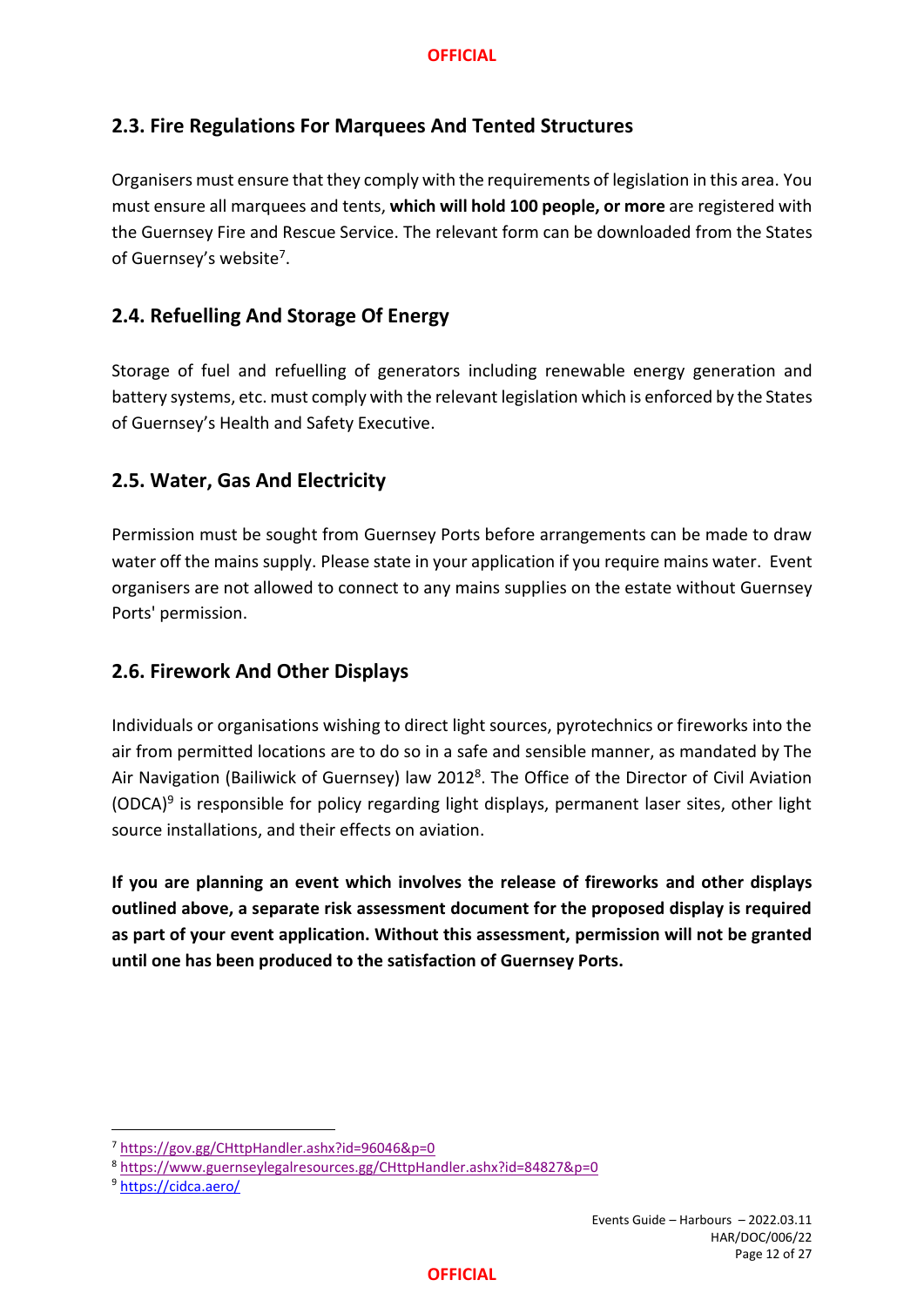Lasers and searchlights make use of a generated light source to produce intense and directional beams of light, which can dazzle pilots and have the potential to cause damage to the human eye, and which can be exacerbated should a pilot be wearing night-vision goggles or similar devices. Unexpected fireworks could distract and confuse pilots and could endanger aircraft in flight.

## <span id="page-12-0"></span>**2.7. Hygiene And Sanitation**

It is the responsibility of the event organiser to ensure that there is sufficient sanitary provision for their event (e.g. toilets, waste clean-up, etc.). For guidance please contact the Office of Environmental Health and Pollution Regulation (OEHPR)<sup>10</sup>.

### <span id="page-12-1"></span>**2.8. Toilets**

Limited public toilet facilities are available on the Guernsey Ports estate. Event organisers (especially of large events) are strongly advised to ensure that they provide additional temporary toilets, including disabled provision.

### <span id="page-12-2"></span>**2.9. Ballast Hire/Installation**

**Due to damage caused to tarmac surfaces, staking of tents/marquees is prohibited.** Ballast (in the form of large heavy concrete/water blocks) is the only method permissible in securing tents/marquees. These are available to hire from Guernsey Ports along with the labour to install, if necessary, at the following rates:

Ballast Hire: £8 per day per ballast.

Plant Hire: Forklift and Operator - £78 per hour. Road Mobile Crane hire plus driver £56.21 per hour or part thereof. Lorry & Driver - £107.00 per hour or part thereof.

Tent providers may also supply ballast. Please liaise with such suppliers to ascertain the relevant charges concerning ballast for your event. The charges also apply to setting up or dismantling periods.

Charges may also be raised by other parts of the States of Guernsey e.g. Traffic and Highways Services for the erection of signage for traffic management and signs for parking suspension. All users should be aware that the above charges are generally applicable to all.

<sup>10</sup> <https://www.gov.gg/article/150761/Contact-Us---Environmental-Health-and-Pollution-Regulation>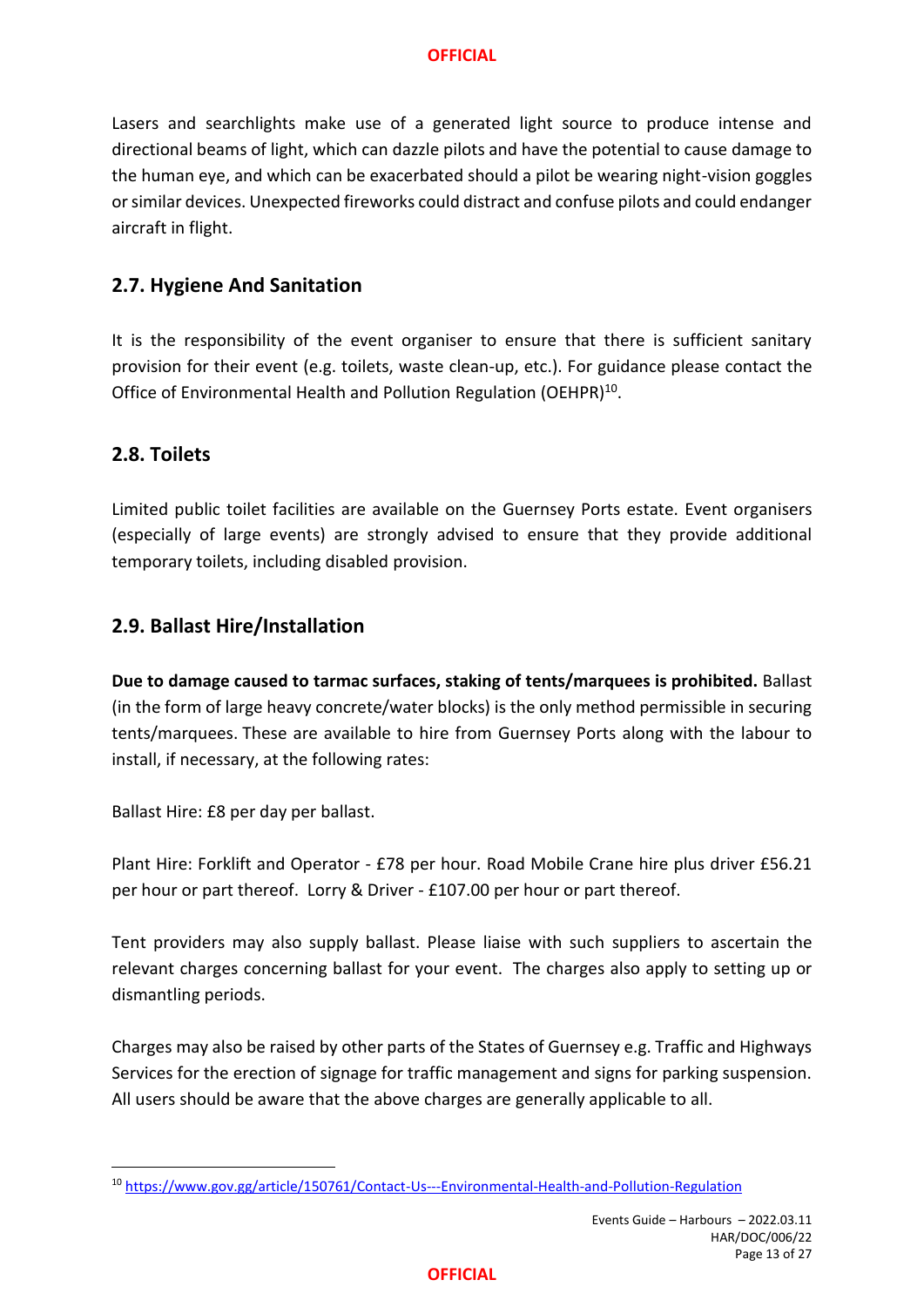## <span id="page-13-0"></span>**2.10. Security And Policing**

Event organisers must ensure there are appropriate security and policing arrangements in place as part of the application process. If applications for demonstrations, protests, or rallies are submitted, evidence of a policing plan from Bailiwick Law Enforcement may also be required.

## <span id="page-13-1"></span>**2.11. Signage/Banners**

Permission is required from Guernsey Ports, if you wish to erect any signs or banners on the perimeter of the area advertising the event two weeks before and during the event.

## <span id="page-13-2"></span>**2.12. Noise - Generators/Loudspeakers/Public Announcement Systems**

The Guernsey Ports estate is long established as a venue for major events in Guernsey's social calendar. It is the responsibility of the event organiser to consult and comply with the rules enforced by the OEHPR for advice on preventing noise nuisance before using amplified music or entertainment systems, generators and other plant equipment which creates noise. **It is better to get advice from the OEHPR before you start planning for an event**. The OEHPR has legal powers to abate and prevent nuisance noise. If an Abatement of Nuisance Notice is served on you and it is contravened, you are liable to prosecution.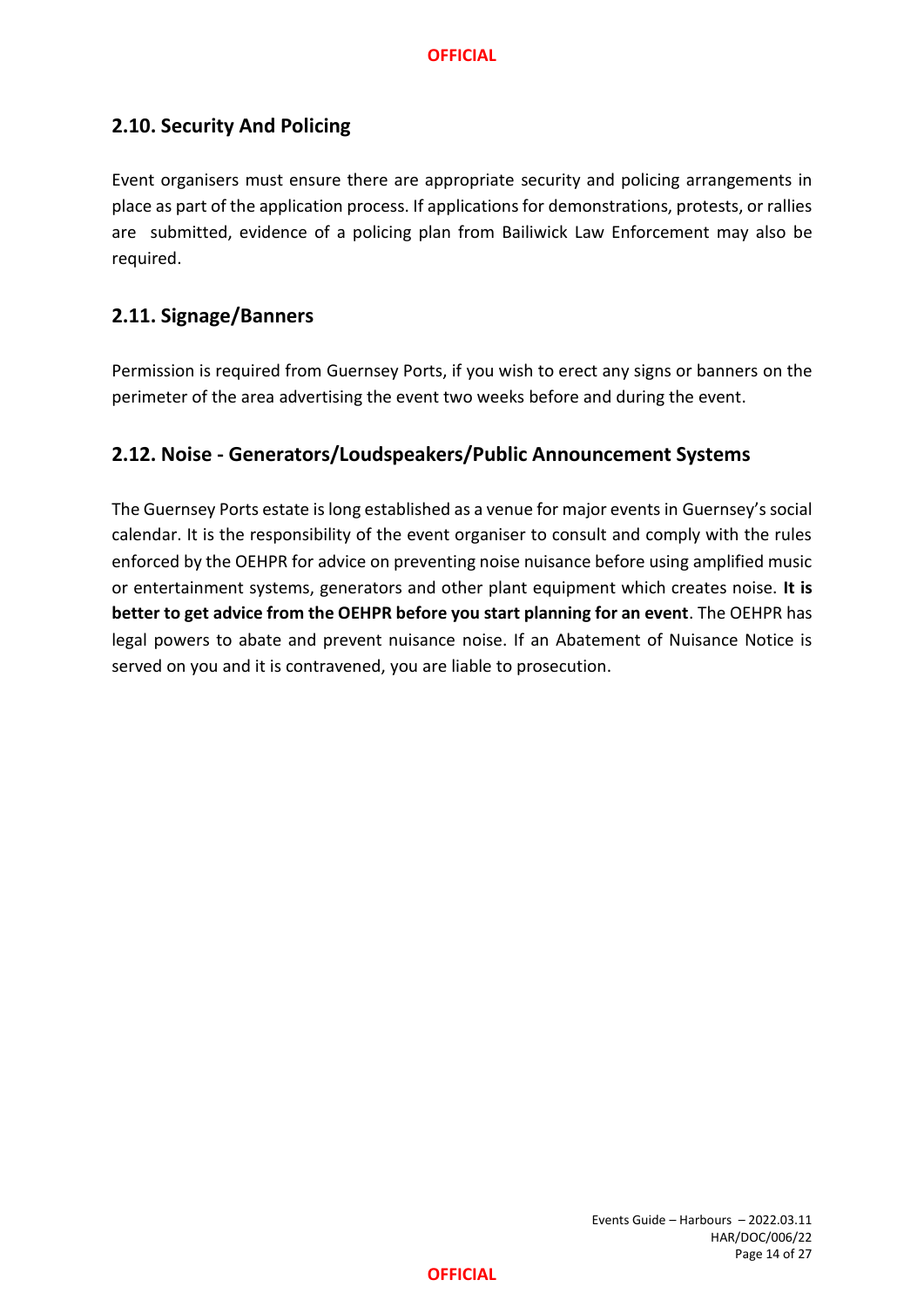## <span id="page-14-0"></span>**Chapter 3 – Traffic And Transport**

## <span id="page-14-1"></span>**3.1. Vehicles**

Vehicles are only permitted to drive inside or park inside non-public areas with prior permission of Guernsey Ports. Permission for vehicles to be left in any areas must be sought from Guernsey Ports in advance of the event so that Guernsey Ports can assess the suitability of the location against any operational and/or security requirements.

### <span id="page-14-2"></span>**3.2. Traffic Management**

Organisers should liaise at an early stage with the States of Guernsey's Traffic and Highways Services<sup>11</sup> team and Guernsey Ports concerning traffic arrangements for 'special events'. As a matter of courtesy, residents affected by any revised traffic flows should be notified in advance of the proposals by the organiser as early as possible. Event organisers must submit in writing, as soon as possible, details of the types of events to be held on the day concerned. Guernsey Ports reserves the right to refuse permission for any of the events included in the programme and to designate specific areas for any of the events. Maps should be supplied in respect of parking arrangements and traffic flow as appropriate by the event organiser.

**In the event that more than twenty car parking spaces are required to accommodate an event, the application must be referred to Traffic and Highways Services for their consideration.** 

### <span id="page-14-3"></span>**3.3. Access To The Area**

Relevant persons, including authorised Guernsey Portsstaff, contractors and its tenants, shall be permitted free entry to all areas at all times, during the period of hire. **Guernsey Ports reserves the right to refuse admission to or evict any person from the area.** Organisers wishing to refuse entry to members of the public wishing to use other areas within the designated event area, should stipulate this requirement on the booking form, as Guernsey Ports will need to advise members of the public in advance. Organisers will need to marshal these areas, as Guernsey Ports cannot guarantee that members of the public will be aware that the areas are closed.

<sup>11</sup> <https://www.gov.gg/article/135165/Contact-Us---Traffic-and-Highway-Services>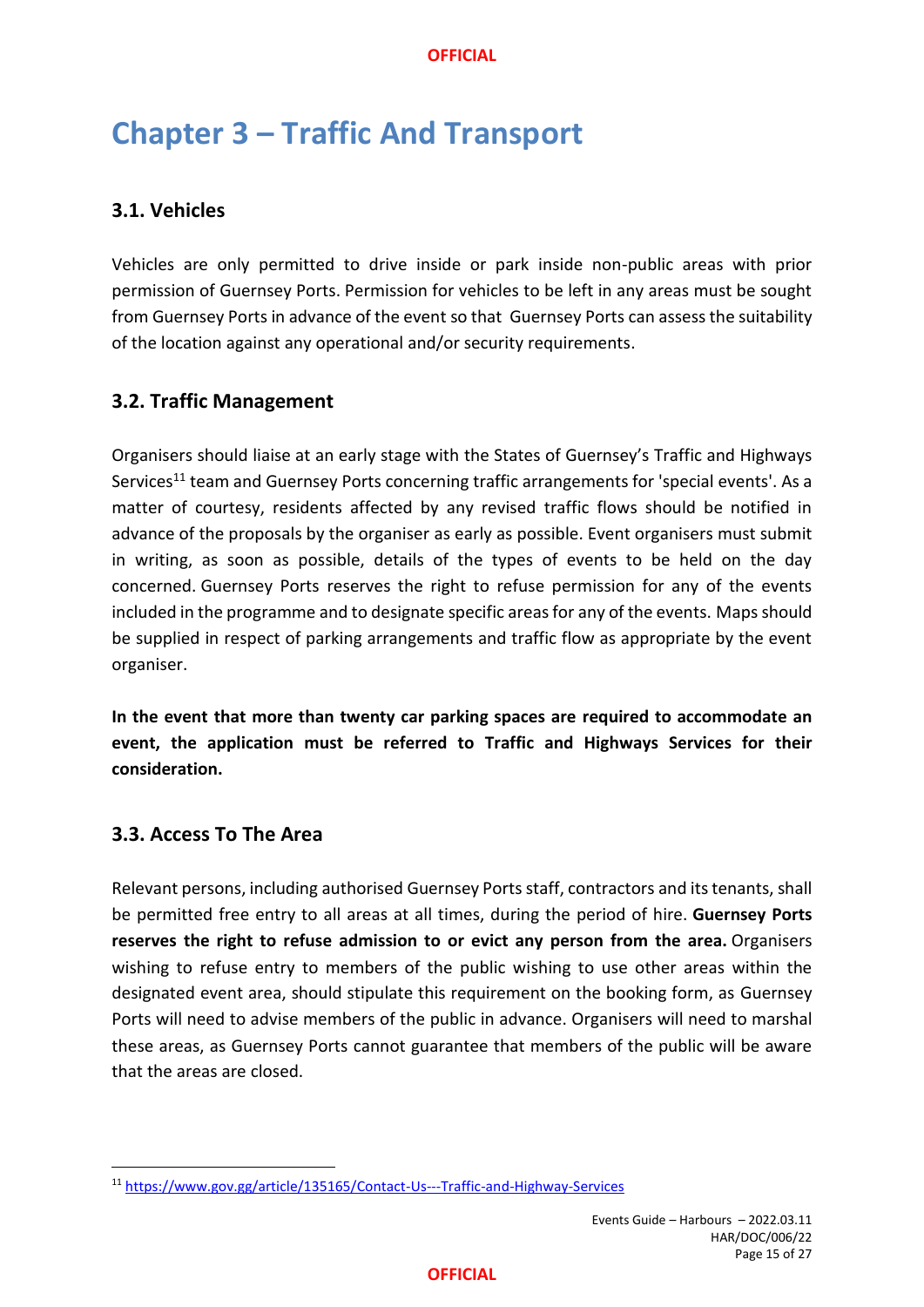# <span id="page-15-0"></span>**Chapter 4 – Use of Unmanned Aerial Systems (UAS) (Drones and Model Aircraft)**

## <span id="page-15-1"></span>**4.1. Safe Operating Requirements**

Any proposal to use a UAS is required to apply for permission of Guernsey Ports and if required the Office of the Director Civil Aviation (ODCA). Applicants should use the form found on the Ports' harbours website<sup>12</sup>.

Operators of a UAS shall:

- Not recklessly or negligently, cause or permit an aircraft to endanger any person or property.
- May only fly the UAS if reasonably satisfied that the flight can safely be made.
- Maintain direct, unaided visual contact with the UAS sufficient to monitor its flight path in relation to other aircraft, persons, vehicles, vessels, and structures for avoiding collisions. UAS operators must give way to manned aircraft at all times.
- Not fly the device above 400 feet (121.92 metres) above ground and territorial seas of Guernsey, Alderney, and Herm or the territorial seas of Sark unless the written permission of the Guernsey Air Traffic Control, or where applicable, Guernsey Harbours and/or the ODCA has been obtained.
- Not fly the aircraft within the Aerodrome Traffic Zone, this is within a two nautical miles radius of Guernsey and Alderney Airports, from the surface to 2,000ft (609.6m) above ground, unless Guernsey Air Traffic Control permission has been obtained.
- Not fly a UAS in the Guernsey Vessel Traffic Service Zone (VTS) and over properties or land which are owned or managed by the Harbour without their prior permission, Guernsey Air Traffic Control and if applicable, the ODCA.

Any operation of a UAS within two nautical miles of Guernsey or Alderney Airports, and within designated approach and departure sectors, must be authorised by Guernsey/Alderney Air Traffic Control prior to flight.

<sup>12</sup> <http://www.harbours.gg/drones>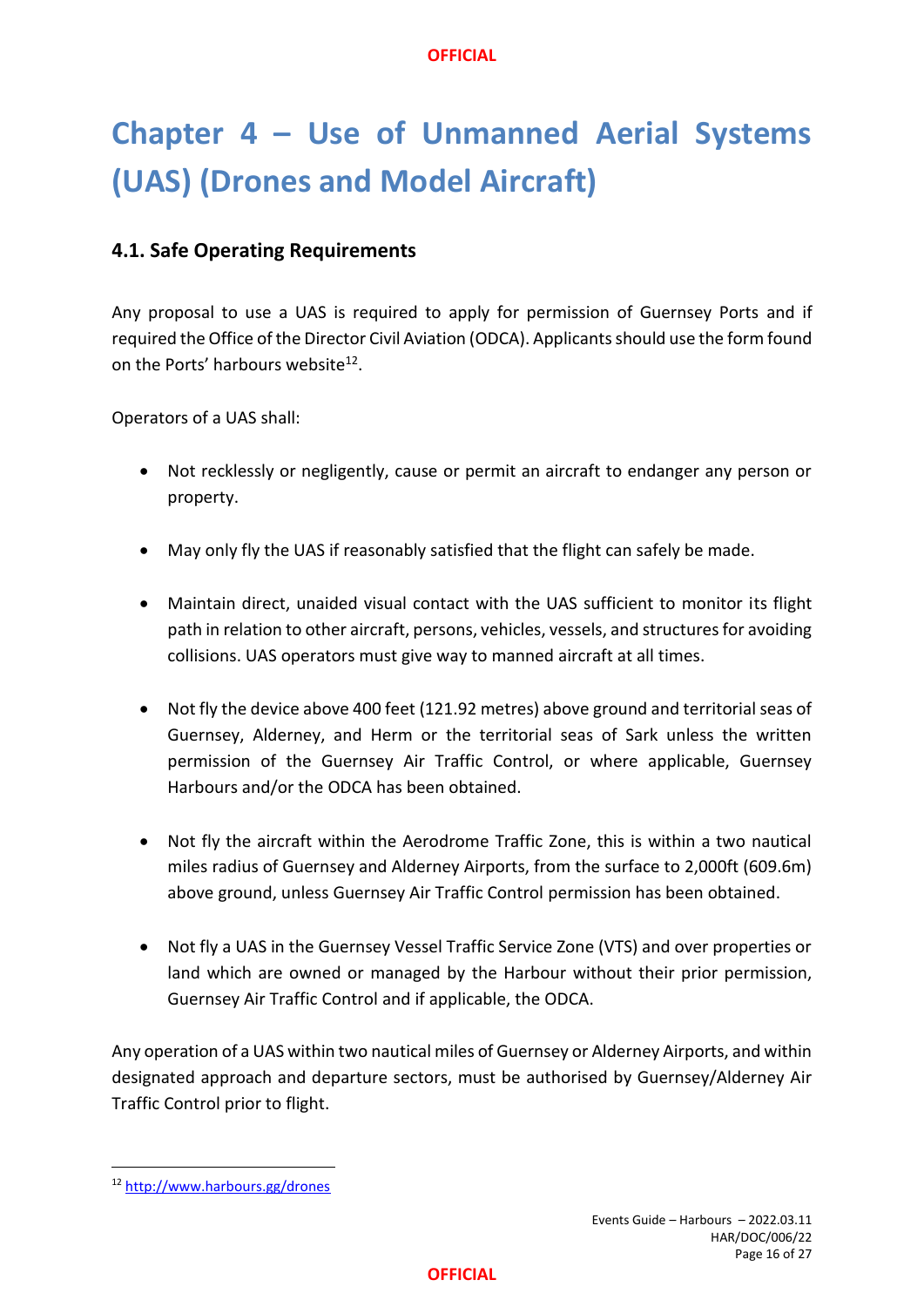In addition to maintaining direct, Visual Line of Sight (VLOS) and keeping to a height of no more than 400 feet (121.92 metres) above the surface. UAS operators should avoid and give way to manned aircraft at all times.

## <span id="page-16-0"></span>**4.2. ODCA Requirements**

Bailiwick of Guernsey jurisdictions have adopted laws and policies that regulate the operation of UAS. UAS with surveillance or data gathering capability (most commonly a camera) are subjected to rules that are more stringent. Non-private use of UAS requires an aerial work certificate. For the avoidance of doubt, non-private use is any use of an UAS during a business, club, association, charity, governmental body or where any transaction is affected or promised in respect of the flight – this includes where materials obtained during the flight (such as photographs or video recordings) are used by a commercial or charitable undertaking. UAS operators wishing to obtain an aerial work certificate should apply to the ODCA in writing. Application forms are available on the ODCA's website<sup>13</sup> and permits are issued under the Aviation Permit System.

UAS operators will be required to submit evidence to the ODCA of a pilot qualification, an operation manual, which must include an elementary safety management process including flight risk assessments and proof of public liability insurance cover.

Temporary or short-term operations by individuals or organisations based outside the Channel Islands will be permitted where the operator can provide evidence of appropriate certification from an acceptable jurisdiction. In such cases, a temporary permit will be issued by the ODCA.

The operator of a UAS shall not fly the aircraft for the purposes of aerial work except in accordance with a permission granted by the ODCA.

The operator of a UAS shall not fly the aircraft in any of the circumstances described below except in accordance with a permission issued by the ODCA:

- Over or within 150 metres (492 feet) of any congested area.
- Over or within 150 metres (492 feet) of an organised open-air assembly of more than 1,000 persons.

All proposals for UAS flying and flight plans should be emailed to:  $airport@gov.gg$  and [guernsey.harbour@gov.gg.](mailto:guernsey.harbour@gov.gg)

<sup>13</sup> <https://cidca.aero/article/166736/Forms--Support>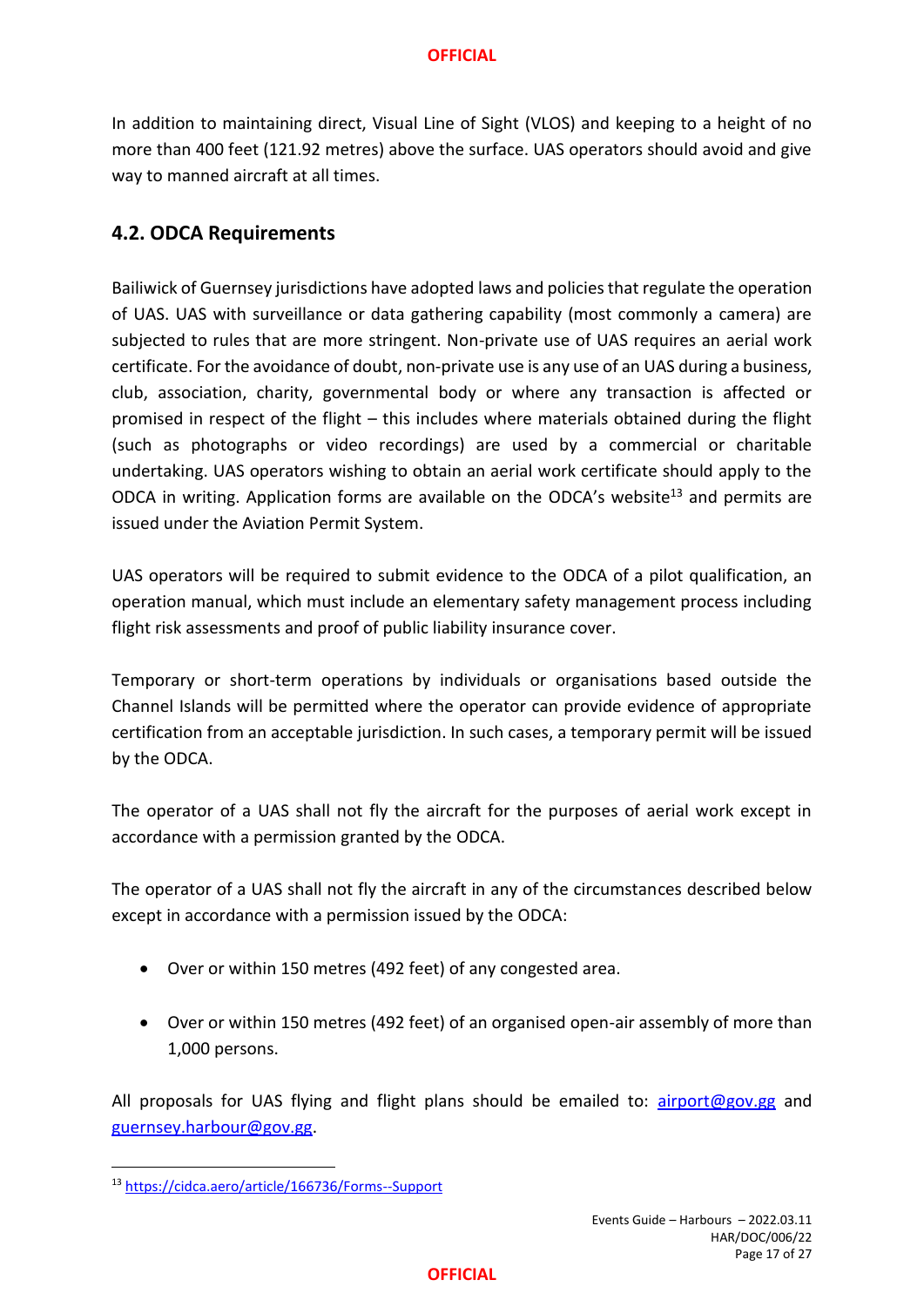## <span id="page-17-0"></span>**4.3. Harbours**

Vessels are entering or leaving St Peter Port and St Sampson's Harbours on a constant basis. Both harbours are used by a wide variety of ships and vessels – from small recreational craft through to passenger and cargo ro-ro ferries and larger bulk cargo and tanker vessels.

Unregulated and careless UAS use carries many potential hazards – ranging from risk of injury to passengers and crew on vessels through to collisions with oncoming ships. There are also hazards to users of St Peter Port or St Sampson's Harbours as a sizable chunk of Guernsey Ports' harbour estate is open to the public.

Consequently, areas including harbour mouth entrances, and the Guernsey Vessel Traffic Service area (VTS zones are not safe places for the routine use of any type of UAS without prior permission of Guernsey Ports and, if required, the ODCA. This VTS zone was formally established on the publication of Local Notices to Mariners - LMTM 014/2019 – Subject: Guernsey VTS<sup>14</sup>).

Any use of UAS from all vessels from a dock, mooring, or berth in St Peter Port or St Sampson's Harbour is prohibited under the Guernsey Harbours Code of Practice<sup>15</sup>. This also applies for local private vessel mooring holders and visiting non-commercial vessels.

<sup>14</sup> <http://www.harbours.gg/CHttpHandler.ashx?id=119738&p=0>

<sup>15</sup> <http://www.harbours.gg/code-of-practice>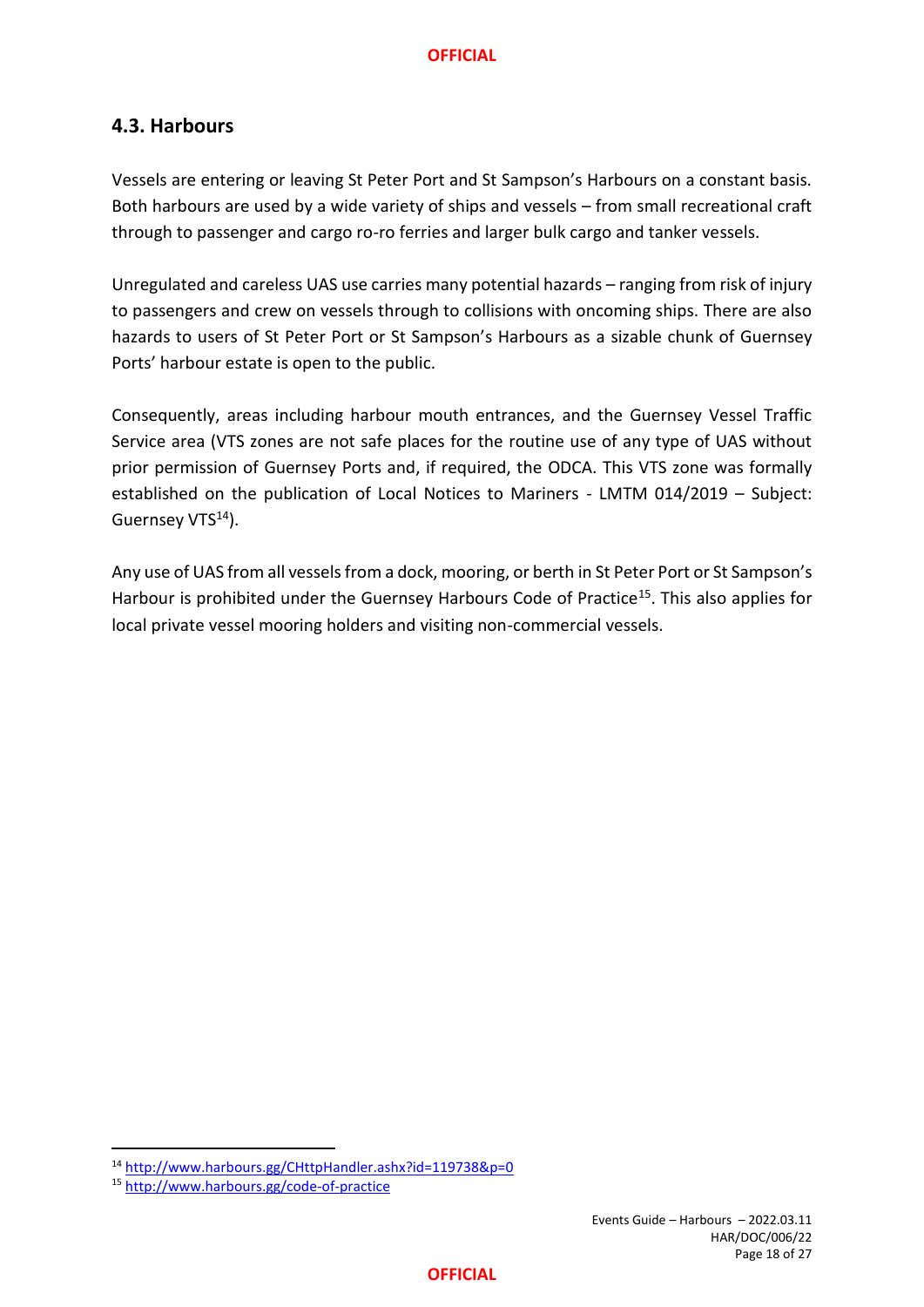## <span id="page-18-0"></span>**Chapter 5 – Food, Beverages And Gambling**

## <span id="page-18-1"></span>**5.1. Food And Drink**

All catering must comply with local legislation in force in respect of food hygiene and in accordance with standards enforced by the OEPHR. Caterers and those involved with food preparation for public consumption are obliged to comply with local environmental health legislation governing the food hygiene and preparation in force at the time of the event. The OEHPR has published guidance $16$  on this topic.

## <span id="page-18-2"></span>**5.2. Sale Of Alcohol Products**

The Office of the Committee for Home Affairs (''The Office'') is responsible for regulating liquor licensing legislation within Guernsey and Herm. The sale and supply of alcohol in Guernsey and Herm is regulated by local legislation.

It is an offence under local legislation for a person to sell intoxicating liquor unless they hold a licence. An application can be made by an individual, a limited liability company, a club or an association.

The Offices' website<sup>17</sup> has further information on alcohol licensing.

## <span id="page-18-3"></span>**5.3. Gambling**

The permission of the Office of the Committee for Home Affairs ("The Office")<sup>18</sup> must be obtained, in respect of any type of gambling in any event on the Ports estate.

This includes the historic game of Crown and Anchor which is found at regattas and the traditional North and West Shows. It also applies to raffles and lotteries to be held during an event on the Guernsey Ports estate. All such events must comply with local legislation in force in respect of gambling.

Guernsey Ports reserves the right not to permit gambling and applications will be considered on a case-by-case basis.

<sup>16</sup> <https://gov.gg/CHttpHandler.ashx?id=101310&p=0>

<sup>17</sup> <https://www.gov.gg/liquor-licensing>

<sup>18</sup> <https://www.gov.gg/article/152326/Gambling>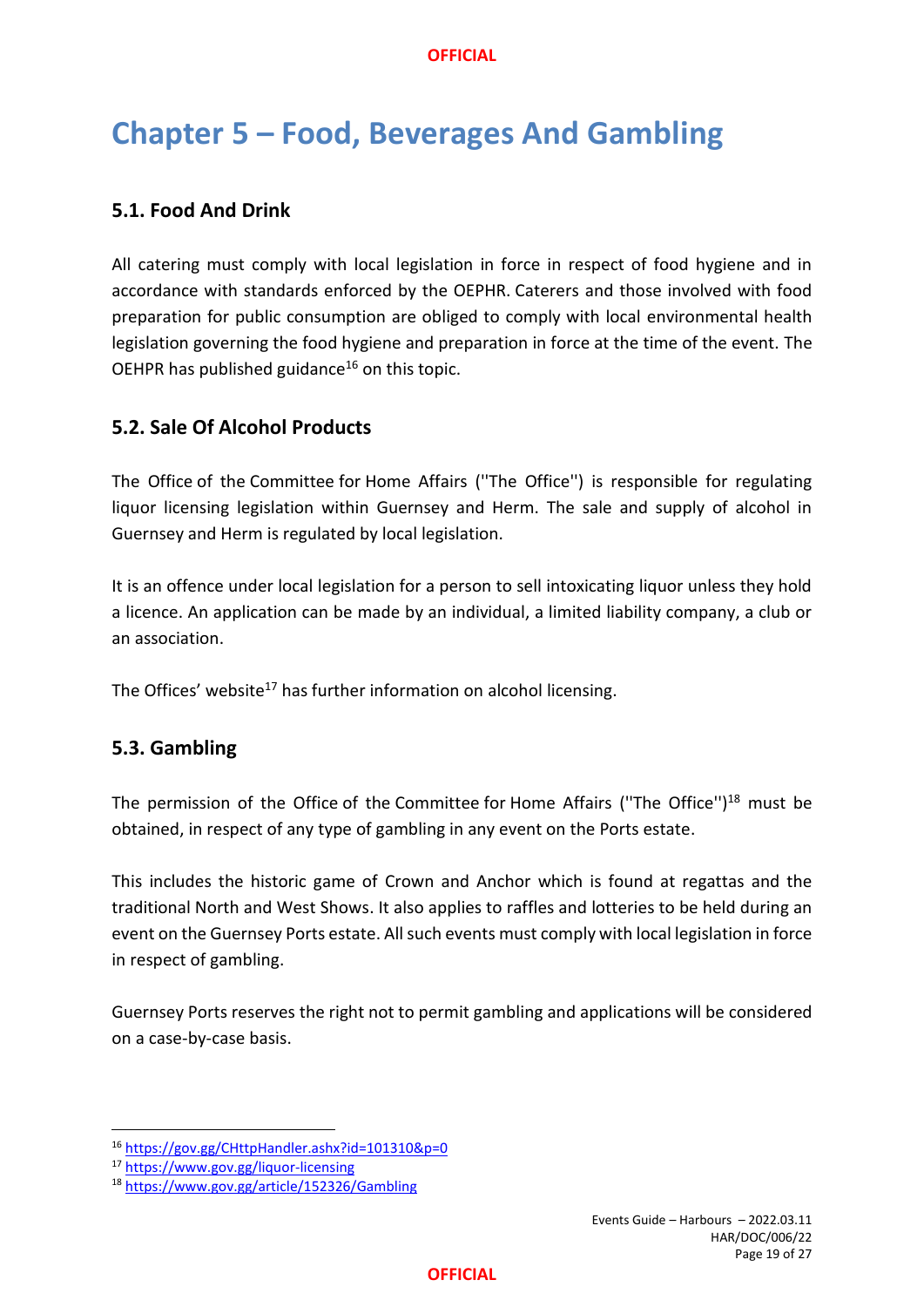## <span id="page-19-0"></span>**Chapter 6 – After The Event**

## <span id="page-19-1"></span>**6.1. Repair And Restoration**

Guernsey Ports reserves the right to recover from the organisers any costs necessitated for the repair and restoration of the area or any part thereof to the condition in which it had been prior to the event. Guernsey Ports also requires that its authorised staff shall, in the course of their duties, be guaranteed free access to all areas of its estate and the organisers shall without delay take such action as may be required by those staff, in the interest of protecting the property of Guernsey Ports.

### <span id="page-19-2"></span>**6.2. Penalties**

If the organiser fails to abide by the conditions stated within this document (e.g. nonclearance of litter by the specified time), then Guernsey Ports reserves the right to repair any damage and reinstate the site to its satisfaction. All expenses incurred by Guernsey Ports by having to employ contractors in this respect will be charged to the event organiser. Any additional amount incurred will be invoiced to the organisers.

### <span id="page-19-3"></span>**6.3. Rubbish And Waste Disposal**

Organisers are responsible for the clearance of all litter and rubbish from the area as soon as possible after the event concerned and not later than 10 am the following day. Guernsey Ports will not be responsible for providing and emptying of litterbins. All rubbish and waste must be stored in appropriate containers e.g. wheelie bins with secure lids. Rubbish and waste must not be left on the ground as this poses numerous health and safety issues and attracts vermin. Rubbish and waste containers must be emptied regularly by licensed waste contractors and disposed of appropriately. If Guernsey Ports is unsatisfied with the waste disposal arrangements, it will arrange for its contractor to remove the refuse immediately and all costs incurred charged to the organisers.

### <span id="page-19-4"></span>**6.4. Recycling**

Facilities for recycling permitted items are included as part of the contract of hire.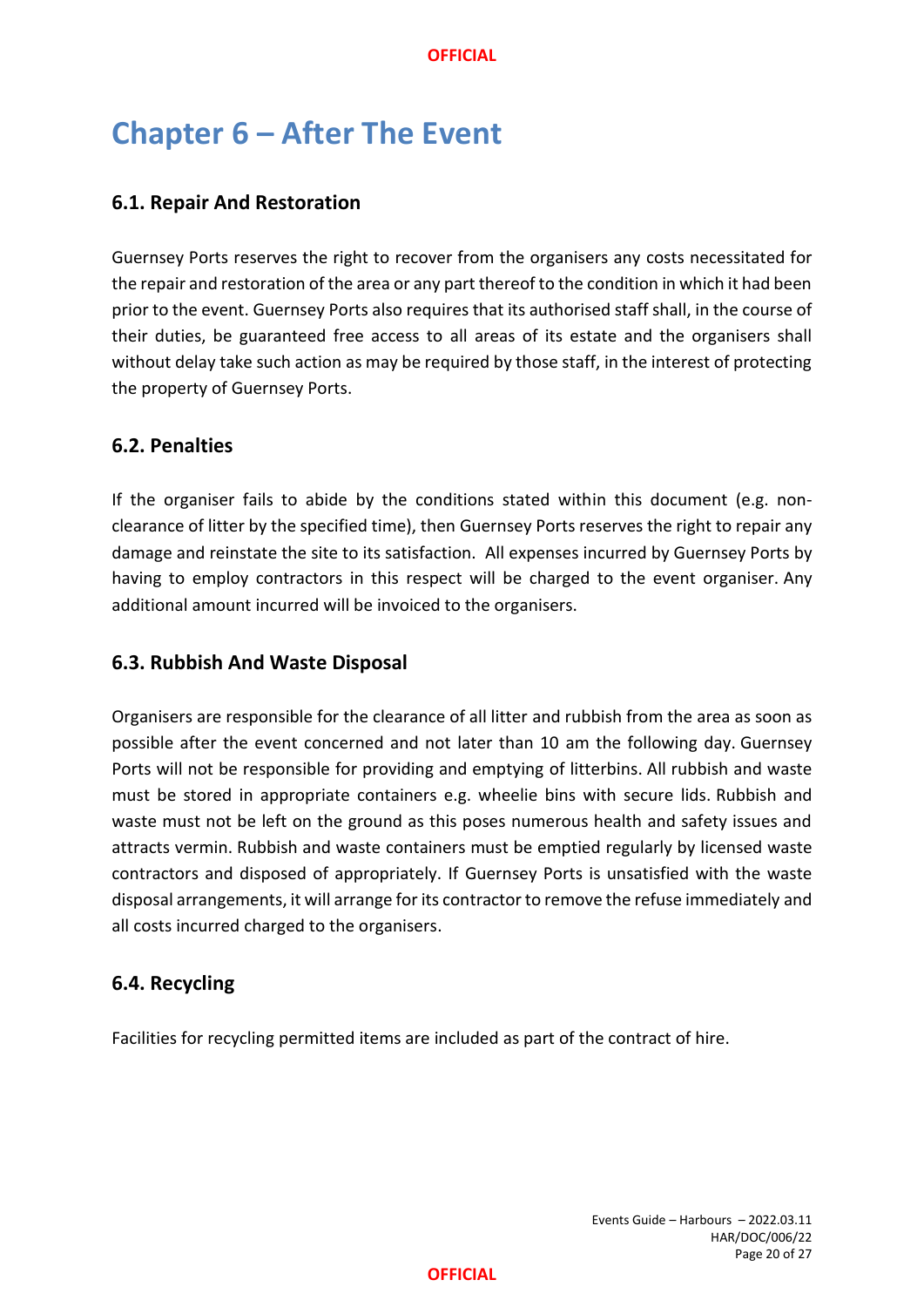## <span id="page-20-0"></span>**Appendix One – Application Form**



## **Use Of Harbour Premises- Event Notification**

**Please read and understand out Event Guide – Harbours document found on our website <http://www.harbours.gg/events> before submitting an application**

**It is important that you visit the Guernsey Health and Safety Executive's website [www.gov.gg/eventsafety,](http://www.gov.gg/eventsafety) before completing and submitting your Event Management Plan and risk assessment as it provides a comprehensive range of useful information and examples to assist with your event planning. Please complete in block capitals.** 

#### **EVENT MANAGEMENT PLAN**

An Event Management Plan, in conjunction with your risk assessment, must be received no later than **two weeks** prior to your event. Documentation received after this period may not be processed and may result in the event or elements of the event not being approved by Guernsey Ports.

| Event                       |                 |
|-----------------------------|-----------------|
| Organiser                   |                 |
| Organisation                |                 |
|                             |                 |
| <b>Address</b>              |                 |
|                             | <b>Postcode</b> |
| telephone<br><b>Contact</b> |                 |
| number                      |                 |
| Contact telephone during    |                 |
| event                       |                 |
| E-mail                      |                 |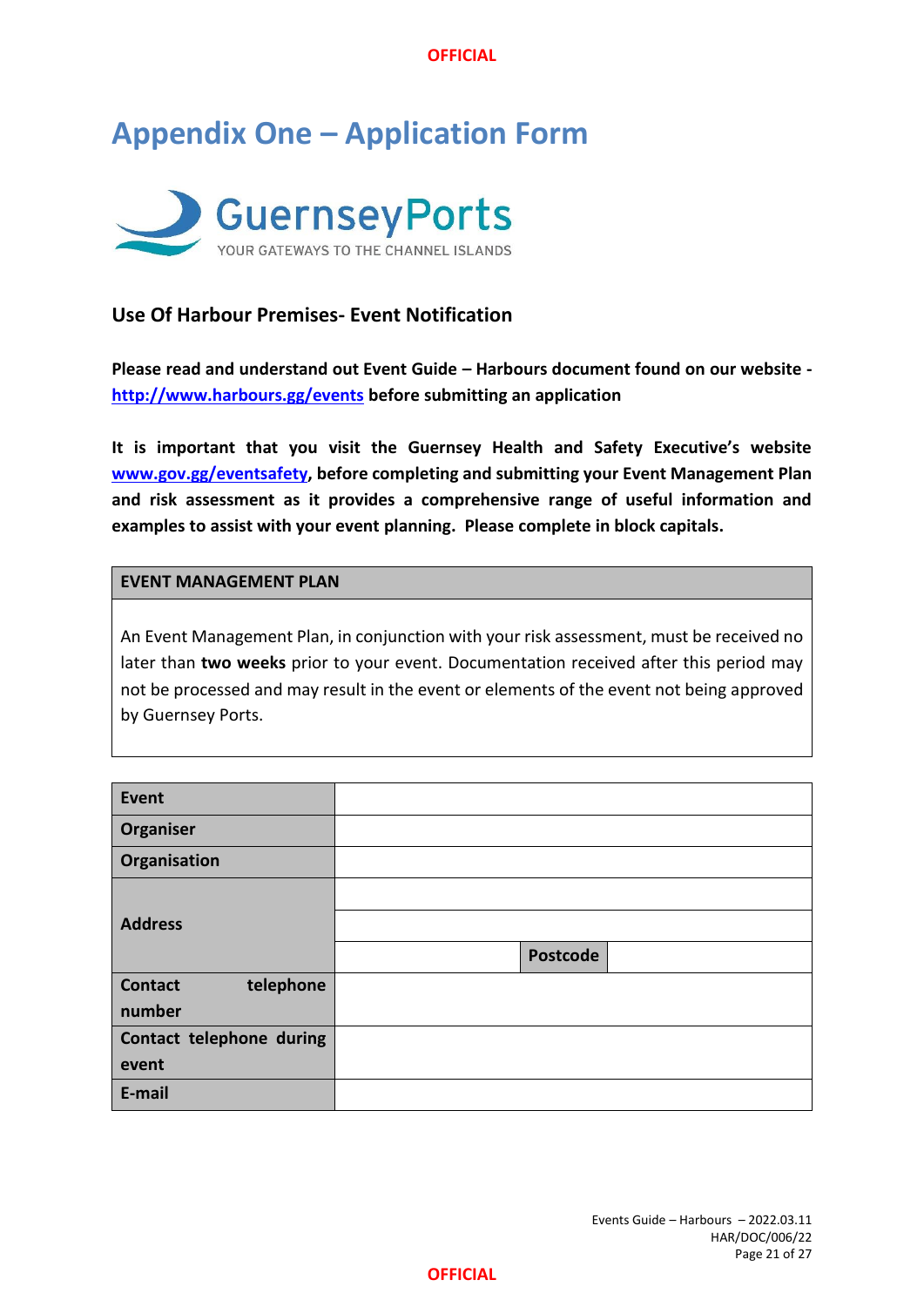### **Details Of Event**

| Date(s) of Event              |  |
|-------------------------------|--|
| <b>Proposed Time of event</b> |  |
| Setting up date and time      |  |
| Dismantling date and time     |  |
| Estimated no. of persons      |  |
| to attend                     |  |

### **Arrangements**

### **Unmanned Aerial Systems (UAS or Drones and Model Aircraft)**

If you wish to apply for permission to use and operate a Drone within Guernsey Ports estate, you must complete and sign the Application Form which can be downloaded from our website:<http://www.harbours.gg/drones>

Completed application forms should be returned to Guernsey Ports along with the following:

- **CAA and ODCA Certification**
- **Proof of Guernsey Airport Air Traffic Control approval**
- **Certificate of Public Liability Insurance**
- **Map of proposed flight path**

**P Please be aware applications can take at least 2 weeks for a decision.**

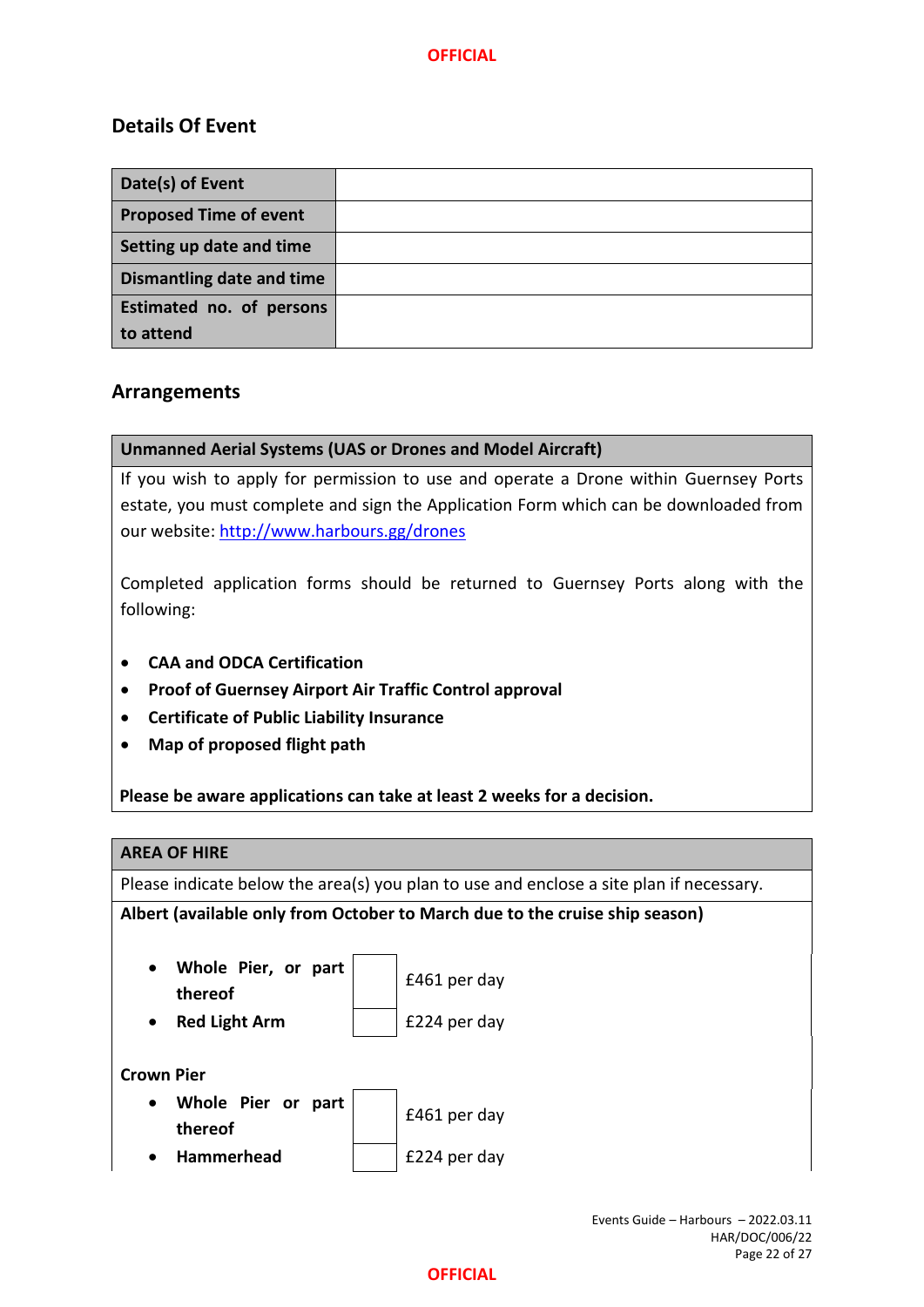

| Will there be a need to suspend any parking spaces? (circle/highlight as appropriate.) |           |  |
|----------------------------------------------------------------------------------------|-----------|--|
|                                                                                        |           |  |
| <b>YES</b>                                                                             | <b>NO</b> |  |
|                                                                                        |           |  |
| If YES, please state how many                                                          |           |  |
|                                                                                        |           |  |
|                                                                                        |           |  |
|                                                                                        |           |  |
|                                                                                        |           |  |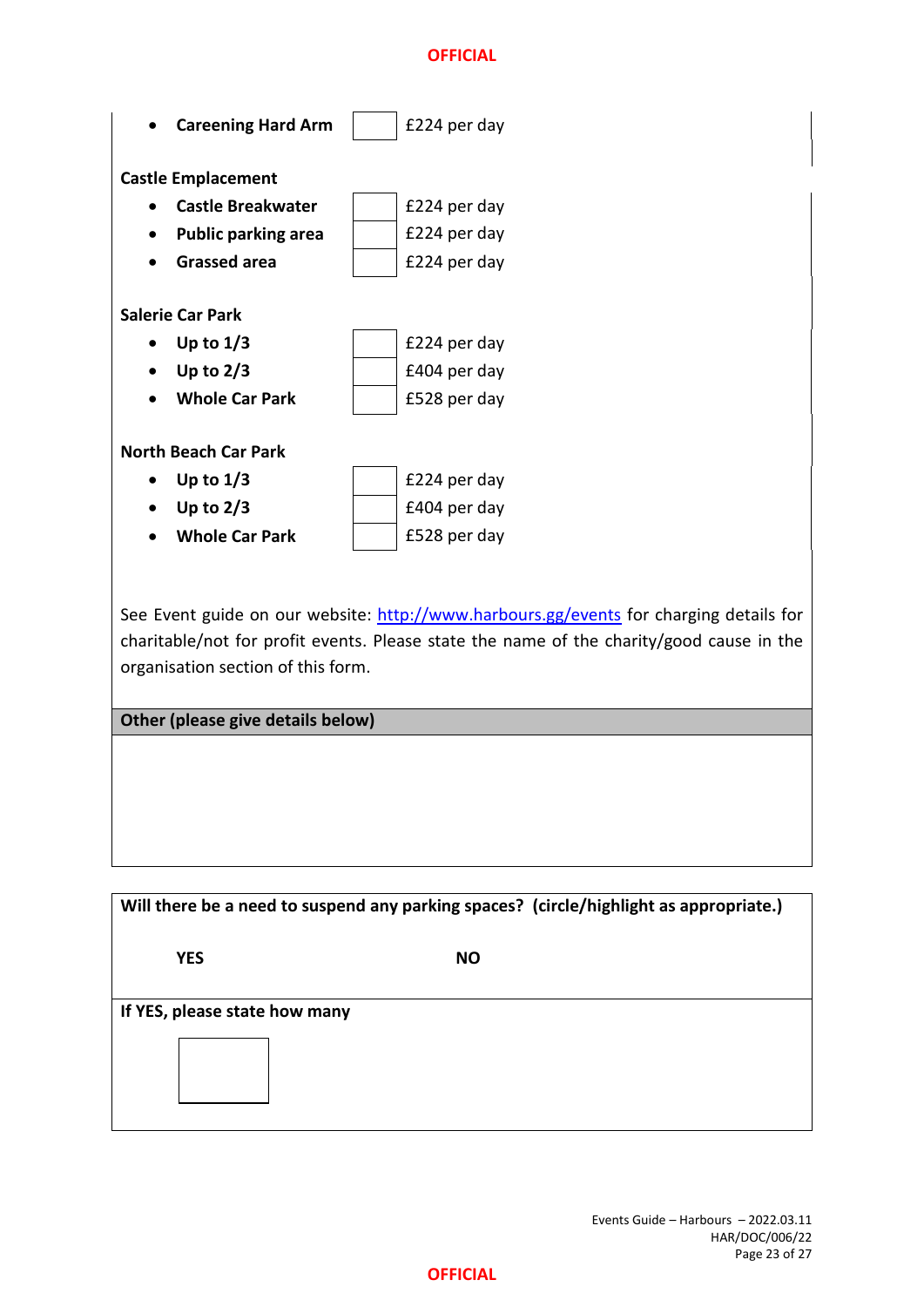If you require the suspension of more than **20** car parking spaces, you must first obtain the agreement of the States of Guernsey's Traffic And Highways Services team. (Tel 01481 202221).

**Do you intend to store fuel or refuel generators, vehicles etc at the event? (circle/highlight as appropriate.)**

**YES NO**

If the answer is YES, then please give details of where and how you intend to comply with Guernsey Water/Health and Safety legislation and regulations.

**Do you wish to hold a fireworks display as part of the event? (circle/highlight as appropriate.)**

**YES NO**

If the answer is YES, then please give details below **(This activity MUST also be included in your RISK ASSESSMENT)**

**What hygiene/sanitary provision have you made in respect of the following?**

Litter (please describe including names of contractors – NB litter bins should be positioned near to the recycling facilities):

Toilets/WCs (please describe including names of contractors):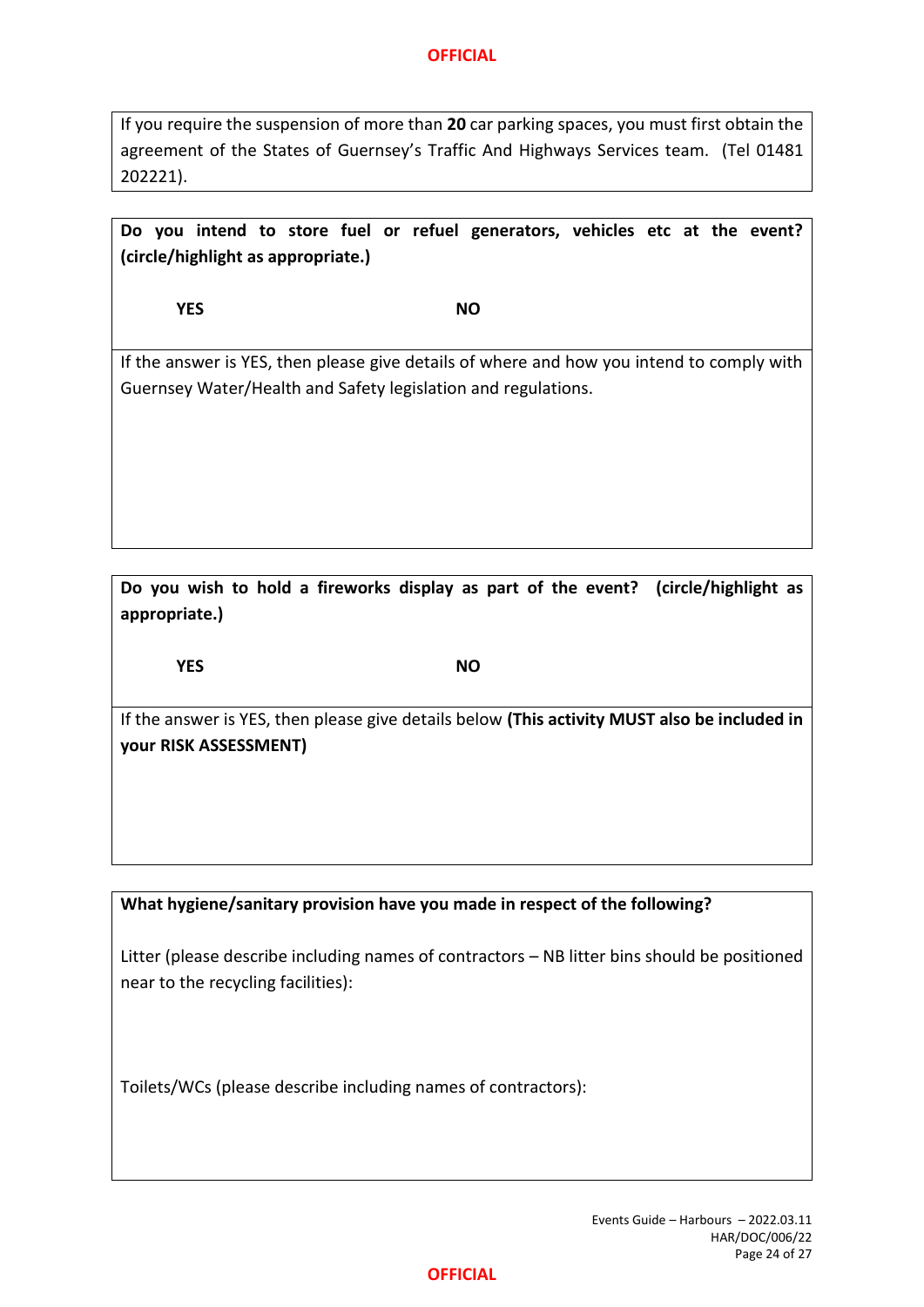**Are utility connections required? If so, please provide details below (NB charges are applicable)**

**Provision of recycling facilities is compulsory. Recycling bins are available from States Works. Please contact States Works on 01481 226263 or email [steven.lemessurier@swd.gov.gg](mailto:steven.lemessurier@swd.gov.gg) o[r simon.lewis@swd.gov.gg](mailto:simon.lewis@swd.gov.gg)**

Alternatively, please provide details of your recycling plans including quantity and type of recyclable waste, specific details of recycling provisions (including details if using an existing establishment's recycling facilities and details of any changes to meet requirements of the event) and disposal plans for collected recyclable waste:

**You must enclose a copy of your public liability insurance certificate with this form (bookings will not be confirmed without a copy of this certificate).**

**Do you plan to erect any signs/banners to advertise the event?** (circle/highlight as appropriate.)

**YES** NO

If YES then please list below the proposed number of signs/banners, their size and proposed location:

**ADULT \_\_\_\_\_\_\_\_\_\_ CHILD \_\_\_\_\_\_\_\_\_\_ SENIOR CITIZEN \_\_\_\_\_\_\_\_\_\_**

Events Guide – Harbours – 2022.03.11 HAR/DOC/006/22 Page 25 of 27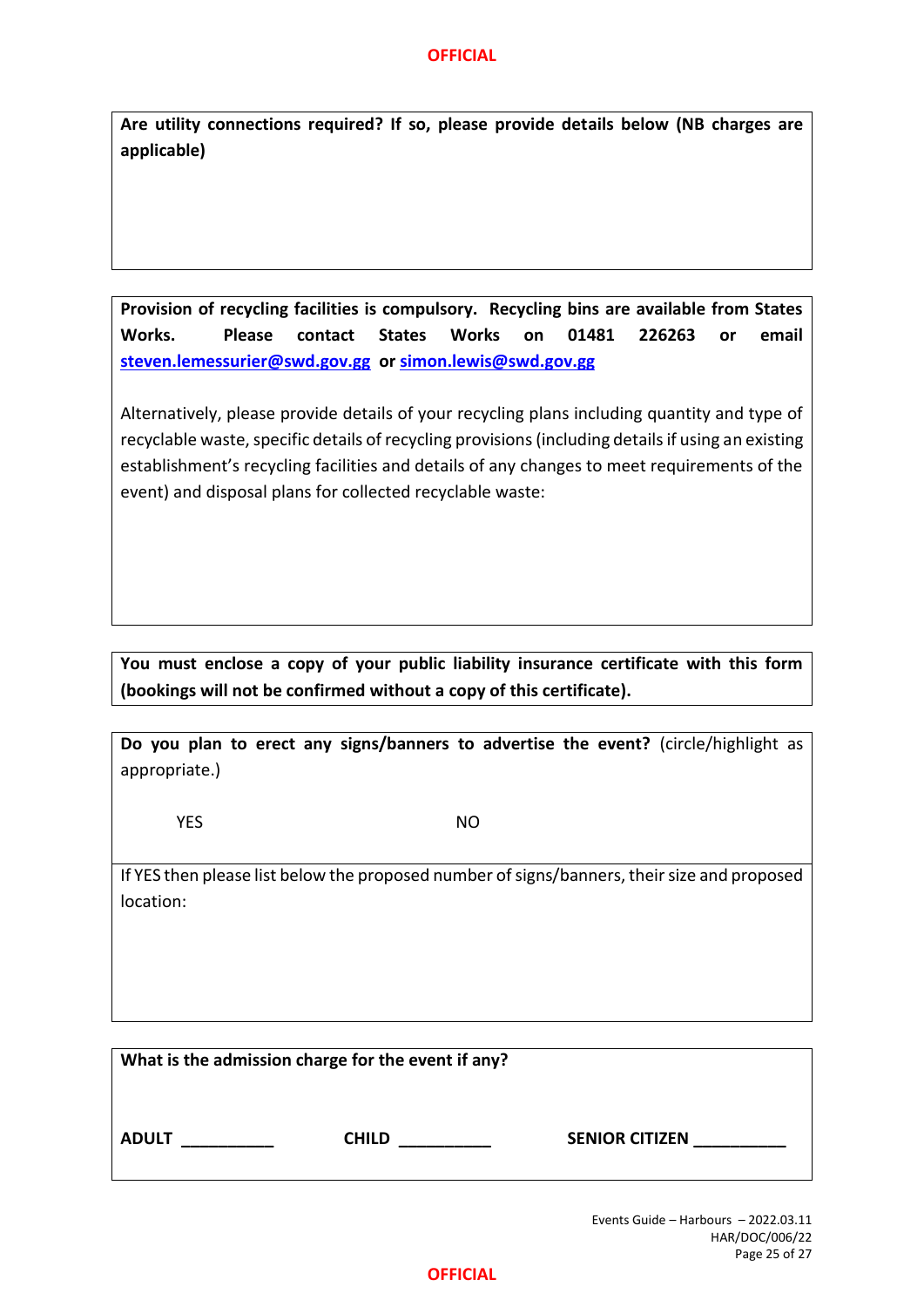### **Check List For Event Organisers**

|                                                                   | <b>YES</b> | NO | N/A |
|-------------------------------------------------------------------|------------|----|-----|
| Have you researched the event guidance provided on HSE's website? |            |    |     |
| Application for Use of UAS/Drone enclosed?                        |            |    |     |
| Public Liability Insurance details enclosed?                      |            |    |     |
| Risk Assessments provided?                                        |            |    |     |
| Plans enclosed?                                                   |            |    |     |
| Recycling Facilities detailed                                     |            |    |     |
| Tents/marquees holding 100 persons or more $-$ have these been    |            |    |     |
| registered?                                                       |            |    |     |
| Has approval been given for a PA system?                          |            |    |     |
| Has Liquor licence been approved?                                 |            |    |     |
| Has Gambling Control licence been issued?                         |            |    |     |
| Has Traffic and Highways Services approved suspension of parking? |            |    |     |

I/We (please delete as appropriate) hereby agree to:

- a) be responsible for any damage caused to any person at any time, whether as a result of any damage caused to the surfaces of public highway/car park/land, drainage system, walls, and or/facilities including traffic signs and lines and will make good any damage arising during the period of hire or use at my/our expense.
- b) ensure that no hazard is caused to any person at any time, whether as a result of damage caused in or to the public highway/car park/land or any spillage of oil, fat or any other material during the hire period or otherwise and indemnify the States of Guernsey against any claims by third parties arising from any such act or omission by or on behalf of the applicant
- c) immediately notify the Guernsey Ports of any accidents occurring within the public highway/car park/land/for which the applicant is responsible, during the period of hire/use and/or of damage sustained to the public highway/car park/land and/or any of the associated facilities.
- d) ensure that the area is left in a clean and tidy manner and all litter disposed of. There will be no recyclables (i.e. cardboard) left in the area. I/We acknowledge that Guernsey Ports/States Works will invoice me/us accordingly should this not be the case.